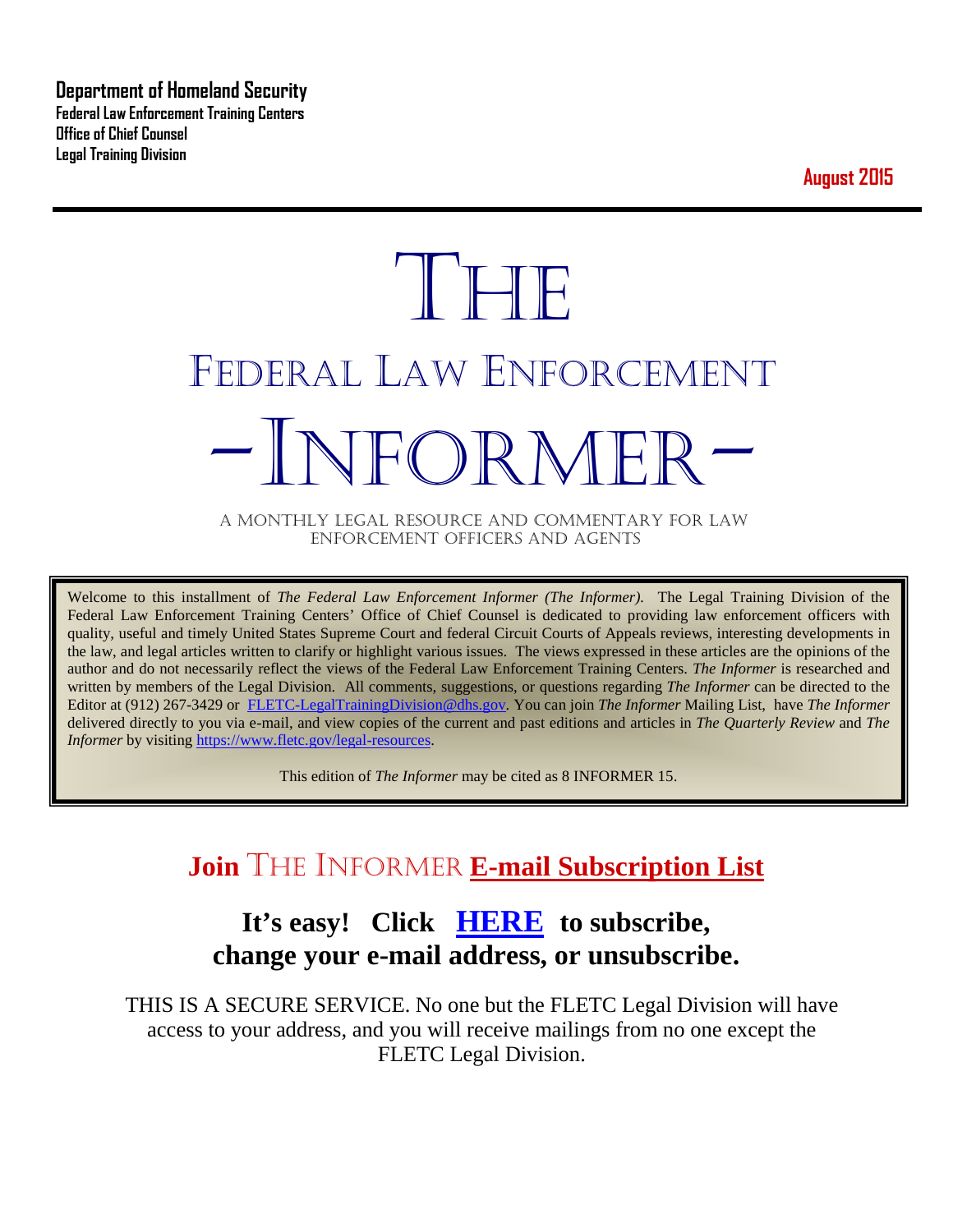# **The Informer – August 2015**

## **Article**

| Reasonableness and Post-Riley Smartphone Searches        |
|----------------------------------------------------------|
| By Robert Duncan, Attorney / Advisor / Senior Instructor |
|                                                          |

## **Case Summaries**

## ♦

## **[Circuit Courts of Appeals](#page-7-0)**

## **[First Circuit](#page-7-1)**

| <b>United States v. Gamache:</b> Whether officers made a lawful plain view seizure                                                                                                                                                                                              |
|---------------------------------------------------------------------------------------------------------------------------------------------------------------------------------------------------------------------------------------------------------------------------------|
| <b>Second Circuit</b>                                                                                                                                                                                                                                                           |
| Unites States v. Singletary: Whether officers had reasonable suspicion to stop                                                                                                                                                                                                  |
| <b>Third Circuit</b>                                                                                                                                                                                                                                                            |
| <b>United States v. Lowe:</b> Whether officers had reasonable suspicion to stop                                                                                                                                                                                                 |
| <b>Sixth Circuit</b>                                                                                                                                                                                                                                                            |
| <b>United States v. Lee:</b> Whether the defendant could give voluntary consent to search                                                                                                                                                                                       |
| Gradisher v. City of Akron: Whether officers violated the Fourth Amendment by                                                                                                                                                                                                   |
| <b>United States v. Bah:</b> Whether a passenger had standing to object to a search of a<br>rental vehicle; whether the passenger's detention after the driver's arrest was justified,<br>and whether the warrantless examination of the magnetic strips on the back of credit, |
| <b>Seventh Circuit</b>                                                                                                                                                                                                                                                          |
| United States v. Harris: Whether officers lawfully seized evidence from the defendant's<br>truck under the automobile exception to the <i>Fourth Amendment's</i> warrant requirement13                                                                                          |
| <b>United States v. Leo:</b> Whether officers conducted a lawful <i>Terry</i> frisk of the                                                                                                                                                                                      |
| United States v. Smith: Whether officers seized the defendant for Fourth Amendment                                                                                                                                                                                              |
| United States v. Bentley: Whether a drug-dog's alert provided probable cause to                                                                                                                                                                                                 |
| $\overline{2}$                                                                                                                                                                                                                                                                  |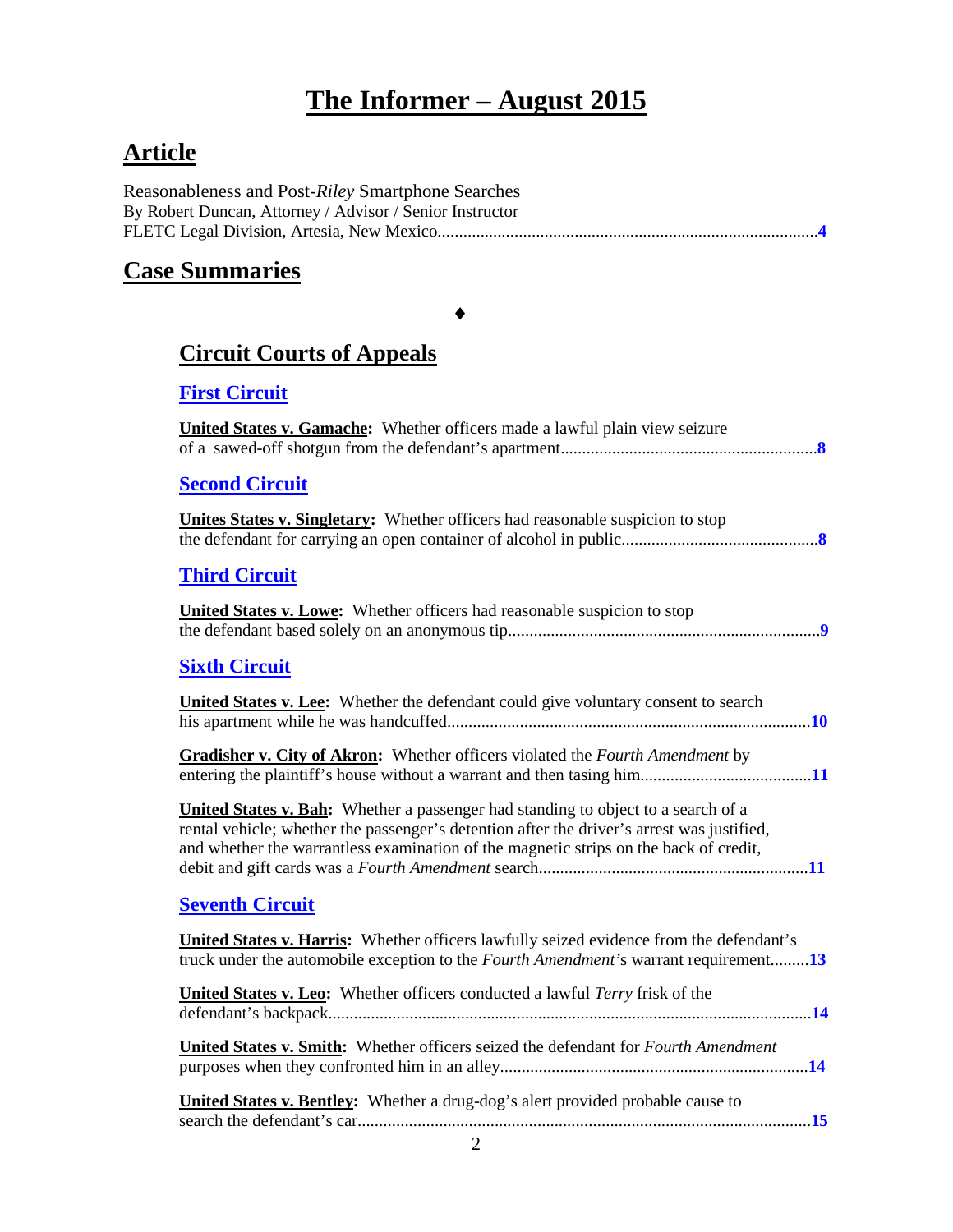## **[Eighth Circuit](#page-15-0)**

| <b>Robinson v. Payton:</b> Whether an officer was entitled to qualified immunity  |  |
|-----------------------------------------------------------------------------------|--|
| after the plaintiff claimed the officer failed to intervene while another officer |  |
|                                                                                   |  |

#### **[Tenth Circuit](#page-16-0)**

**United States v. Snyder:** Whether the odor of marijuana emanating from the defendant's car provided the officer probable cause to conduct a warrantless search..............**[17](#page-16-1)**

**United States v. Moore:** Whether the officer unlawfully detained the defendant at the end of a traffic stop and whether a drug-dog's entry through an open window into the defendant's car constituted an unlawful search...........................................................**[17](#page-16-2)**

## **FLETC Informer Webinar Series**

#### **1. Law Enforcement Legal Refresher Training**

2-hour webinar presented by Bruce-Alan Barnard, FLETC Legal Division

♦

This two-hour block of instruction focuses on *Fourth* and *Fifth Amendment* law and is designed to meet the training requirements for state and federal law enforcement officers who have mandated two-hour legal refresher training requirements.

**Dates and Times: Monday August 24, 2015: 11:00 a.m. EDT and Thursday September 24, 2015: 2:30 p.m. EDT** 

**To join this webinar on either date: <https://share.dhs.gov/lgd0312>**

## ♦

## **To participate in a FLETC Informer Webinar:**

- 1. Click on the appropriate link above to access the Homeland Security Information Network (HSIN).
- 2. If you have a HSIN account, enter with your login and password information.
- 3. If you do not have a HSIN account click on the button next to "Enter as a Guest."
- 4. Enter your name and click the "Enter" button.
- 5. You will now be in the meeting room and will be able to participate in the webinar.
- 6. Even though meeting rooms may be accessed before a webinar, there may be times when a meeting room is closed while an instructor is setting up the room.
- 7. Meeting rooms will be open and fully accessible at least one-hour before a scheduled webinar.
- 8. Training certificates will be provided at the conclusion of each webinar.

#### **\*\*\*\*\*\*\*\*\*\*\*\*\*\*\*\*\*\*\*\*\*\*\*\*\*\*\*\*\*\*\*\*\*\*\*\*\*\*\*\*\*\*\*\*\*\*\*\*\*\*\*\*\*\*\*\*\*\*\*\*\*\*\*\*\*\*\*\*\*\*\*\*\*\*\***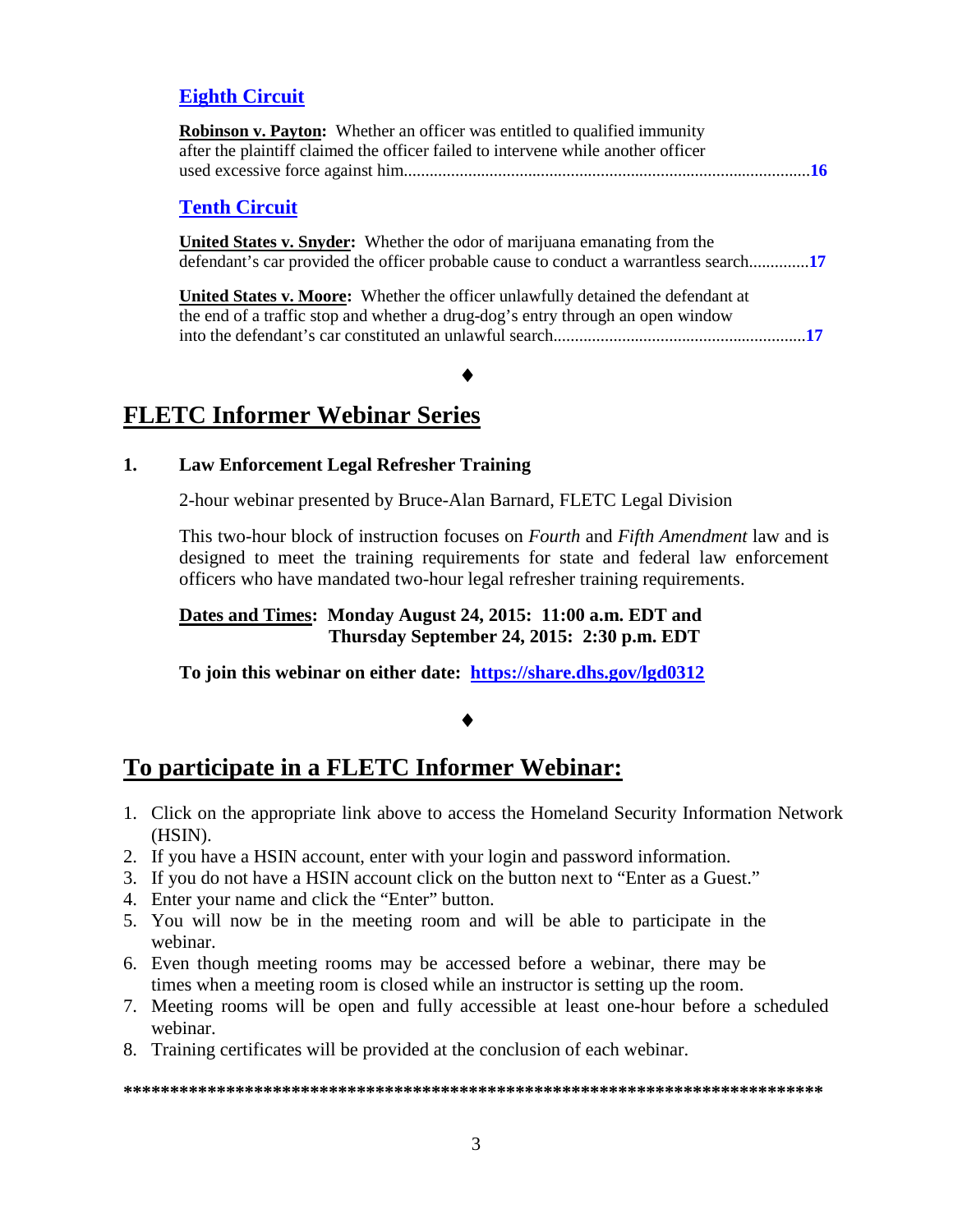#### <span id="page-3-0"></span>REASONABLENESS AND POST-RILEY SMARTPHONE SEARCHES

Robert Duncan, Esq. Attorney Advisor and Senior Instructor Office of Chief Counsel Federal Law Enforcement Training Centers Artesia, New Mexico

#### Reasonableness as Touchstone

The Fourth Amendment protects "[t]he right of the people to be secure in their persons, houses, papers, and effects, against unreasonable searches and seizures"[1](#page-3-1) and in so doing, "put the courts of the United States and Federal officials, in the exercise of their power and authority, under limitations and restraints [and] forever secure[d] the people, their persons, houses, papers, and effects, against all unreasonable searches and seizures under the guise of law."[2](#page-3-2) With the remainder of the Fourth Amendment prohibiting the issuance of warrants without "probable cause, supported by oath or affirmation, and particularly describing the place to be searched, and the persons or things to be seized,"<sup>[3](#page-3-3)</sup> officers may view the law governing search and seizure as largely evidentiary or procedural but the "underlying command of the Fourth Amendment is always that searches and seizures be reasonable."[4](#page-3-4)

The Supreme Court has clearly defined searches and seizures. A search "occurs when an expectation of privacy that society is prepared to consider reasonable is infringed [while] 'seizure' of property occurs when there is some meaningful interference with an individual's possessory interests in that property."[5](#page-3-5) The Supreme Court has held that the "touchstone" of the Fourth Amendment is reasonableness<sup>[6](#page-3-6)</sup> but there is "no talisman that determines in all cases those privacy expectations that society is prepared to accept as reasonable."[7](#page-3-7)

#### Determining Reasonableness

Determining whether a search is reasonable under the Fourth Amendment usually involves looking to "the traditional protections against unreasonable searches and seizures afforded by the common law at the time of the [Fourth Amendment's] framing"[8](#page-3-8) or "by assessing, on the one hand, the degree to which it intrudes upon an individual's privacy and, on the other, the degree to which it is needed for the promotion of legitimate governmental interests."<sup>[9](#page-3-9)</sup>

<span id="page-3-1"></span><sup>&</sup>lt;sup>1</sup> U.S. CONST. AMEND. IV.

<span id="page-3-2"></span><sup>2</sup> *Mapp v. Ohio*, 367 U.S. 643, 647, 81 S. Ct. 1684, 1687, 6 L. Ed. 2d 1081 (1961) citing *Weeks v. United States*, 232 U.S. 383, 391, 34 S. Ct. 341, 344, 58 L. Ed. 652 (1914).

<span id="page-3-3"></span><sup>&</sup>lt;sup>3</sup> U.S. CONST. AMEND. IV.

<span id="page-3-4"></span><sup>4</sup> *New Jersey v. T.L.O.*, 469 U.S. 325, 337, 105 S.Ct. 733, 740, 83 L.Ed.2d 720 (1985).

<span id="page-3-5"></span><sup>5</sup> *United States v. Jacobsen*, 466 U.S. 109, 113, 104 S. Ct. 1652, 1656, 80 L. Ed. 2d 85 (1984).

<span id="page-3-6"></span><sup>6</sup> See *United States v. Knights*, 534 U.S. 112, 112-13, 122 S. Ct. 587, 588, 151 L. Ed. 2d 497 (2001).

<span id="page-3-7"></span><sup>7</sup> *O'Connor v. Ortega*, 480 U.S. 709, 715, 107 S. Ct. 1492, 1496, 94 L. Ed. 2d 714 (1987).

<span id="page-3-8"></span><sup>8</sup> *California v. Hodari D.*, 499 U.S. 621, 624, 111 S.Ct. 1547, 1549-50, 113 L.Ed.2d 690 (1991); See e.g. *United States v. Watson*, 423 U.S. 411, 418-420, 96 S.Ct. 820, 825-26, 46 L.Ed.2d 598 (1976); *Carroll v. United States*, 267 U.S. 132, 149, 45 S.Ct. 280, 283-84, 69 L.Ed. 543 (1925).

<span id="page-3-9"></span><sup>9</sup> *Wyoming v. Houghton*, 526 U.S. 295, 300, 119 S. Ct. 1297, 1300, 143 L. Ed. 2d 408 (1999).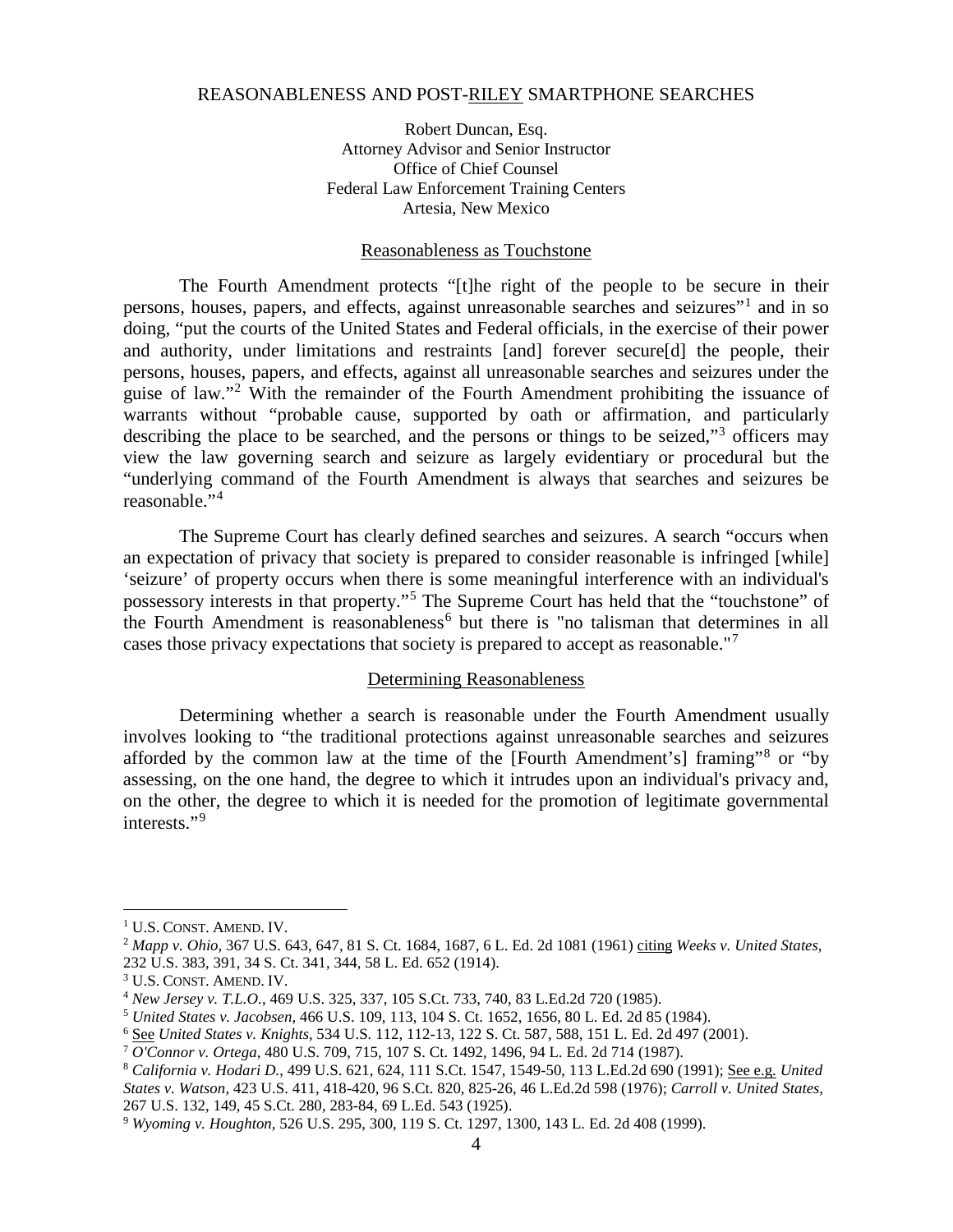As neither a warrant nor probable cause is an "indispensable component of reasonableness,"[10](#page-4-0) the Supreme Court has determined that "[w]here a search is undertaken by law enforcement officials to discover evidence of criminal wrongdoing[...]reasonableness generally requires the obtaining of a judicial warrant."<sup>[11](#page-4-1)</sup> In the absence of a warrant, "drawn by a neutral and detached magistrate instead of being judged by the officer engaged in the often competitive enterprise of ferreting out crime,"<sup>[12](#page-4-2)</sup> a search is reasonable only if it falls within a specific exception to the warrant requirement,  $13$  even if the warrantless search violates a person's reasonable expectation of privacy.[14](#page-4-4)

The Supreme Court recognizes "few specifically established and well-delineated exceptions<sup> $15$ </sup> to the warrant requirement. Those exceptions include the plain view doctrine,  $16$ which allows an officer to seize evidence and contraband found in plain view during a lawful observation without a warrant;<sup>[17](#page-4-7)</sup> the Terry stop and Terry frisk, which grants authority to permit a reasonable search for weapons for the protection of the police officer, where he has reason to believe that he is dealing with an armed and dangerous individual;<sup>[18](#page-4-8)</sup> certain limited searches incident to lawful arrest;<sup>[19](#page-4-9)</sup> and searches involving exigent circumstances.<sup>[20](#page-4-10)</sup>

A party alleging an unconstitutional search must establish "both a subjective and an objective expectation of privacy."<sup>[21](#page-4-11)</sup> The Supreme Court has held "the subjective component" requires that a person exhibit an actual expectation of privacy, while the objective component requires that the privacy expectation be one that society is prepared to recognize as reasonable."[22](#page-4-12)

A smartphone user's expectation of privacy is viewed objectively and "must be justifiable under the circumstances".<sup>[23](#page-4-13)</sup> With the advent of social media and smartphones, people "can post a photo or video from their phones, allowing them to share their lives instantly."[24](#page-4-14) Until 2014, one could make a colorable argument that it is unreasonable to have an expectation of privacy when one records and instantly shares life events on a smartphone; if there is no violation of a person's "reasonable expectation of privacy" by police or government agents, then there is no Fourth Amendment search.<sup>[25](#page-4-15)</sup> Despite the prevalence of

<span id="page-4-0"></span> <sup>10</sup> *Nat'l Treasury Employees Union v. Von Raab*, 489 U.S. 656, 665, 109 S. Ct. 1384, 1390, 103 L. Ed. 2d 685 (1989)

<span id="page-4-1"></span><sup>11</sup> *Vernonia School Dist. 47J v. Acton*, 515 U.S. 646, 653, 115 S.Ct. 2386, 132 L.Ed.2d 564 (1995).

<span id="page-4-3"></span><span id="page-4-2"></span><sup>12</sup> *Johnson v. United States*, 333 U.S. 10, 14, 68 S.Ct. 367, 92 L.Ed. 436 (1948).

<sup>13</sup> See *Kentucky v. King*, 563 U.S. ––––, ––––, 131 S.Ct. 1849, 1856–1857, 179 L.Ed.2d 865 (2011).

<span id="page-4-4"></span><sup>14</sup> See *Illinois v. Rodriguez*, 497 U.S. 177, 185, 110 S. Ct. 2793, 2799, 111 L. Ed. 2d 148 (1990).

<span id="page-4-5"></span><sup>15</sup> *Katz v. United States,* 389 U.S. 347, 357, 88 S.Ct. 507, 514, 19 L.Ed.2d 576 (1967).

<span id="page-4-6"></span><sup>&</sup>lt;sup>16</sup> Smartphones usually have an automatic lock or passcode which prevents casual observation by law enforcement officers, making this exception of limited use in the field.

<span id="page-4-7"></span><sup>17</sup> See *Horton v. California*, 496 U.S. 128, 128, 110 S. Ct. 2301, 2303, 110 L. Ed. 2d 112 (1990).

<span id="page-4-8"></span><sup>18</sup> See *Terry v. Ohio*, 392 U.S. 1, 27, 88 S. Ct. 1868, 1883, 20 L. Ed. 2d 889 (1968).

<span id="page-4-9"></span><sup>19</sup> See *Weeks v. United States*, 232 U.S. 383, 34 S.Ct. 341, 58 L.Ed. 652 (1914); see also *Chimel v. California*, 395 U.S. 752, 755, 89 S. Ct. 2034, 2036, 23 L. Ed. 2d 685 (1969).

<span id="page-4-10"></span><sup>20</sup> See *Payton v. New York*, 445 U.S. 573, 619, 100 S. Ct. 1371, 1397, 63 L. Ed. 2d 639 (1980).

<span id="page-4-11"></span><sup>21</sup> *United States v. Robinson*, 62 F.3d 1325, 1328 (11th Cir.1995) citing *United States v. Segura-Baltazar*, 448 F.3d 1281, 1286 (11th Cir. 2006).

<span id="page-4-12"></span><sup>22</sup> Id.

<span id="page-4-13"></span><sup>23</sup> *Smith v. Maryland*, 442 U.S. 735, 740–41, 99 S.Ct. 2577, 61 L.Ed.2d 220 (1979).

<span id="page-4-14"></span><sup>24</sup> Marc Ransford, *Study: College students not embracing tablets as originally predicted*, http://cms.bsu.edu/news/articles/2014/4/students-can-live-without-tablets-but-not-smartphones (last accessed June 26, 2015.)

<span id="page-4-15"></span><sup>25</sup> See *Illinois v. Andreas*, 463 U.S. 765, 771, 103 S. Ct. 3319, 3324, 77 L. Ed. 2d 1003 (1983).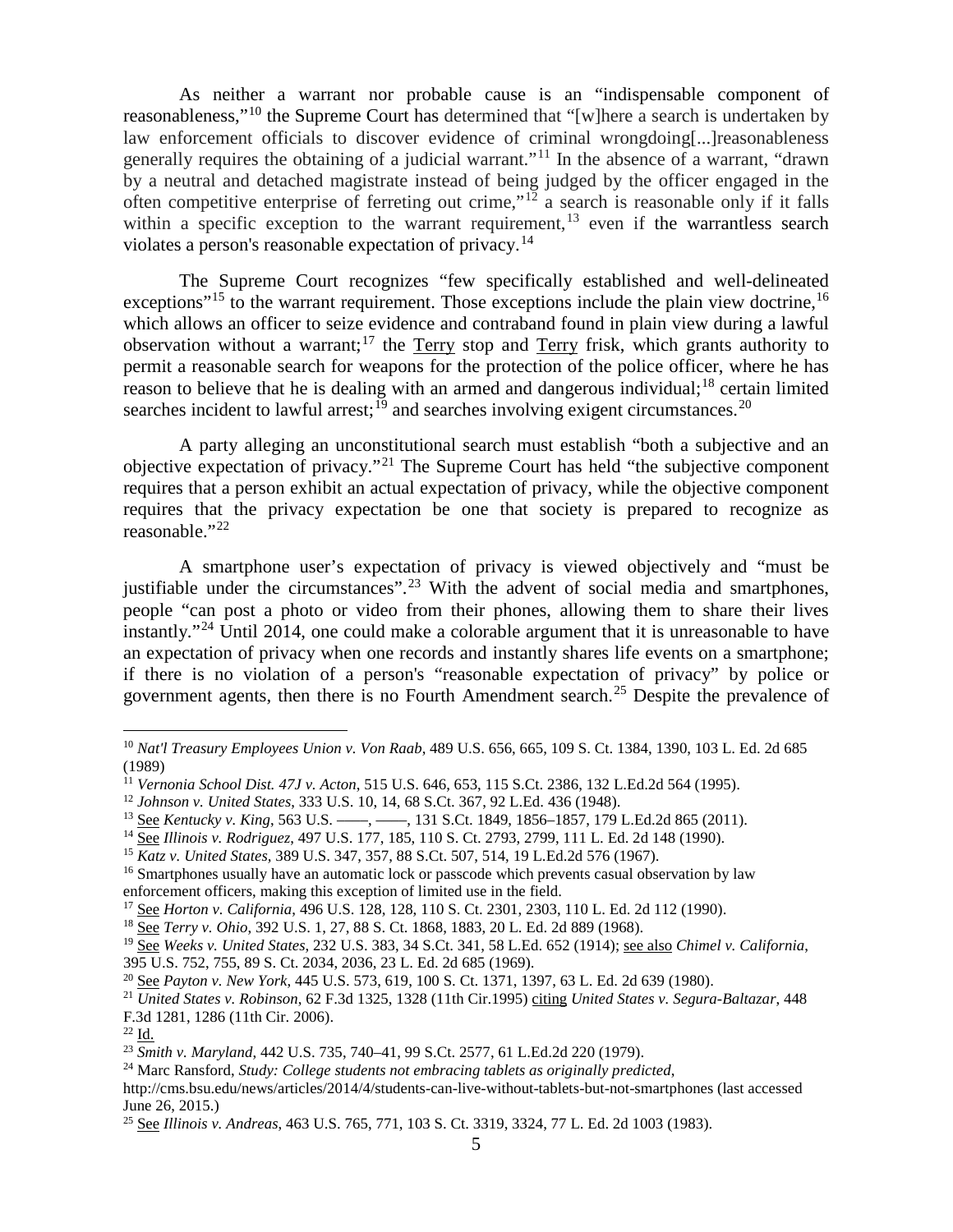sharing, users also routinely use passwords, thumbprint scans, or other mechanisms to prevent unwanted viewing of the device's contents. Using these features demonstrates an intention to keep a device's contents private; the remaining question is whether the privacy expectation created by using a password is one that society is prepared to recognize as reasonable.

In early 2014, the Pew Research Center conducted a study that "found more than 90 percent of Americans now own or regularly use a cellphone, and 58 percent have a more sophisticated smartphone."<sup>[26](#page-5-0)</sup> Even though society may share some data to others, society accepts that privacy expectations are reasonable on data stored on a smartphone itself and protected by passwords. In a digital age "all of our papers and effects [are no longer] stored solely in satchels, briefcases, cabinets, and folders [but] rather…stored digitally on hard drives, flash drives, memory cards, and discs."<sup>[27](#page-5-1)</sup> Even the Supreme Court—an institution that does not enjoy a tech-savvy reputation—has agreed that papers and effects have given way to smartphones and selfies.<sup>[28](#page-5-2)</sup>

#### Riley v. California

The Supreme Court extended reasonable expectations of privacy to smartphone data in Riley v. California, 134 S. Ct. 2473, 2485, 189 L. Ed. 2d 430 (2014). Riley involved two separate arrests and searches of smartphones by police officers, demonstrates the inverse relationship between smartphone technology and reasonableness of smartphone searches. Officers attempted to search a phone as part of a Terry frisk.

As to the Terry frisk exception, the Court held that "digital data stored on a cell phone cannot itself be used as a weapon to harm an arresting officer or to effectuate the arrestee's escape," thus significantly limiting the use of this exception for reasonable searches of smartphones.<sup>[29](#page-5-3)</sup> The Court also noted that smartphones "place vast quantities of personal information literally in the hands of individuals [and a] search of the information on a cell phone bears little resemblance to the type of brief physical search considered" in *previous cases involving searches incident to lawful arrest.*[30](#page-5-4)

*As to one of the remaining exceptions, e*xigent circumstances encompass a broad array of factors considered by the courts:

"the gravity or violent nature of the offense with which the suspect is to be charged; a reasonable belief that the suspect is armed; probable cause to believe the suspect committed the crime; strong reason to believe the suspect is in the premises being entered; the likelihood that a delay could cause the escape of the suspect or the destruction of essential Fourth Amendment evidence; and the safety of the officers or the public jeopardized by delay."[31](#page-5-5)

<span id="page-5-0"></span> <sup>26</sup> Bill Mears*, Supreme Court: Police need warrant to search cell phones*,

<span id="page-5-1"></span>http://www.cnn.com/2014/06/25/justice/supreme-court-cell-phones/ (last accessed June 26, 2015.) <sup>27</sup> Bryan Andrew Stillwagon, *Bringing an End to Warrantless Cell Phone Searches*, 42 Ga. L. Rev. 1165, 1194 (2008).

<span id="page-5-2"></span><sup>28</sup> See Farhad Manjoo *The Tech-Savvy Supreme Court,* http://bits.blogs.nytimes.com/2014/06/26/the-tech-savvysupreme-court/? php=true& type=blogs&  $r=0$  (last accessed June 26, 2015).

<span id="page-5-3"></span><sup>29</sup> *Riley*, at 2485.

<span id="page-5-4"></span><sup>30</sup> *Id.*

<span id="page-5-5"></span><sup>&</sup>lt;sup>31</sup> See LEGAL DIVISION HANDBOOK 367 (Fed. Law Enforcement Training Ctr. Ed. 2015).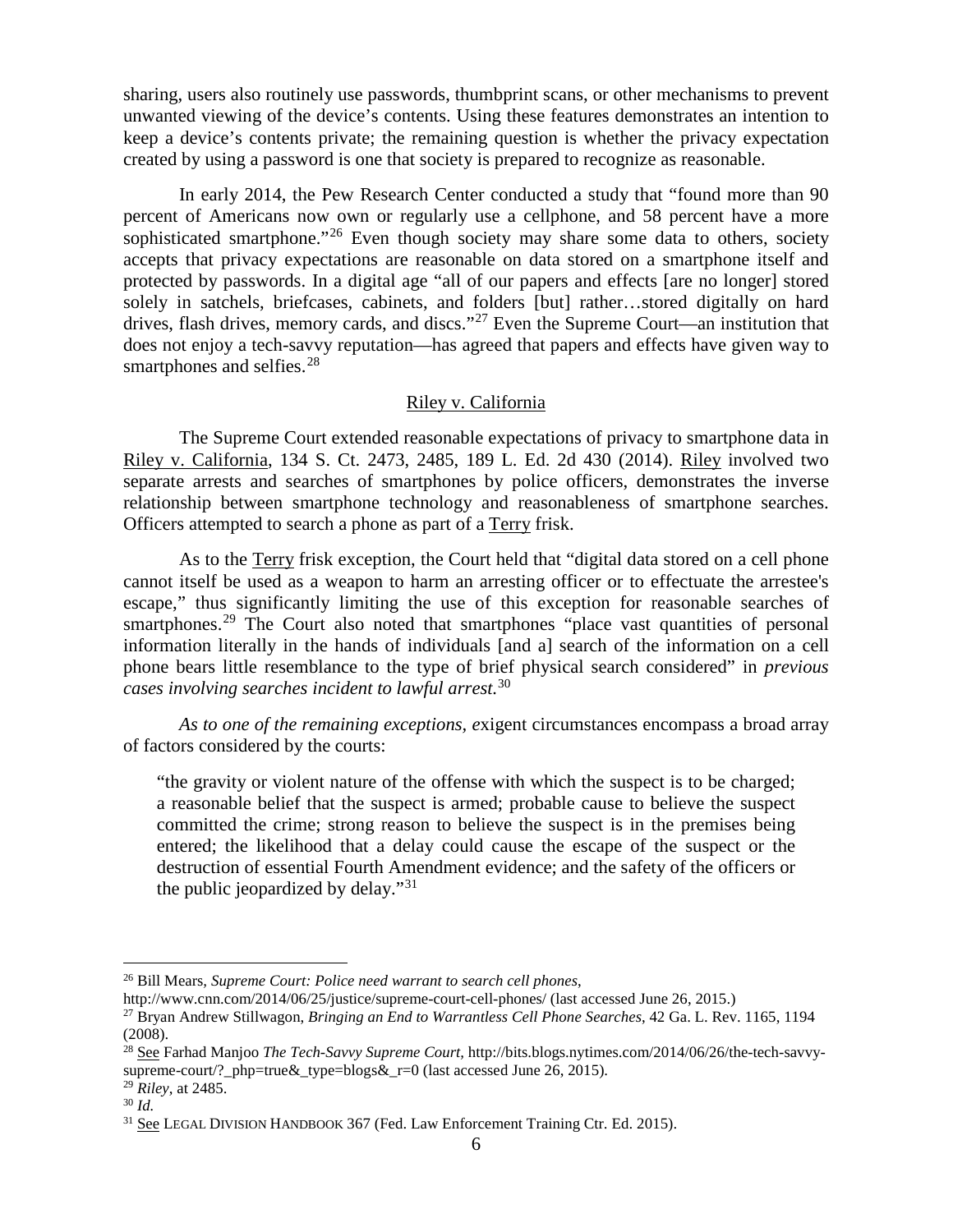The destruction of evidence factor was often cited in court cases through the mid-1990s through the late 2000s:

"On a cell phone, the telephone numbers stored in the memory can be erased as a result of incoming phone calls and the deletion of text messages could be as soon as midnight the next day...[O]nce the cell phone powers down evidence can be lost. [A popular cell phone, the Motorola Razer] has an option called message clean up that wipes away text messages between 1 and 99 days. There is no way to determine by looking at the Razer cell phone's screen, if the message clean-up option has been activated. If the one-day message clean up is chosen, any messages stored on the Razer cell phone will be deleted at midnight on the following day it is received. Accordingly, this Court finds that exigent circumstances existed and the text messages retrieved from the Razer cell phones are admissible."[32](#page-6-0)

As smartphone technology has developed, however, the Supreme Court views exigent circumstances with increasing skepticism. In 2014, the technology used in the most basic of phones was unheard of ten years ago<sup>[33](#page-6-1)</sup> and "the current top-selling smart phone has a standard capacity of 16 gigabytes (and is available with up to 64 gigabytes). Sixteen gigabytes translates to millions of pages of text, thousands of pictures, or hundreds of videos.<sup>[34](#page-6-2)</sup> Advances in technology also mean that officers can prevent destruction of data by "disconnecting a phone from the network…First, law enforcement officers can turn the phone off or remove its battery. Second, if they are concerned about encryption or other potential problems, they can leave a phone powered on and place it in an [Faraday] enclosure that isolates the phone from radio waves."[35](#page-6-3) With these precautions in place, "there is no longer any risk that the arrestee himself will be able to delete incriminating data from the phone."<sup>[36](#page-6-4)</sup>

#### Seek Warrant, Avoid Suppression of Evidence

With the Supreme Court's holding in Riley, trial courts will likely suppress smartphone evidence without a search warrant or factual information that an exception to the warrant requirement existed at the time of the search. Fortunately, officers can find model search warrant templates at the nearest Regional Computer Forensics Laboratories (RCFL) site and seek assistance from the Federal Bureau of Investigation (FBI). While other avenues exist for cell phone investigations, the RCFL and FBI are especially good resources because almost every FBI Field Office or Resident Agency has a Cell Phone Investigative Kiosk (CPIK) available for use.

According to the FBI, the CPIK "allow users to extract data from a cell phone, put it into a report, and burn the report to a CD or DVD in as little as 30 minutes."[37](#page-6-5) Full-size kiosks are physically located in nearly all FBI Field Offices and RCFLs; portable kiosks are available at many FBI Resident Agencies. Drafting a search warrant and using the CPIK may help ensure that valuable information obtained from a smartphone may be admissible and help win convictions in a criminal case post-Riley.

<span id="page-6-0"></span> <sup>32</sup> See *United States v. Young*, No. CRIM.A. 505CR6301, 2006 WL 1302667, at \*13 (N.D.W. Va. May 9, 2006).

<span id="page-6-1"></span><sup>33</sup> See *Riley* at 2484.

<span id="page-6-2"></span><sup>34</sup> *Id.*, at 2489.

<span id="page-6-3"></span><sup>35</sup> *Id.*, at 2487.

<span id="page-6-4"></span><sup>36</sup> *Id.*, at 2486.

<span id="page-6-5"></span><sup>&</sup>lt;sup>37</sup> See Regional Computer Forensics Laboratory, Cell Phone Kiosk Brochure,

https://www.rcfl.gov/downloads/documents/cpik-brochure (last accessed June 26, 2015).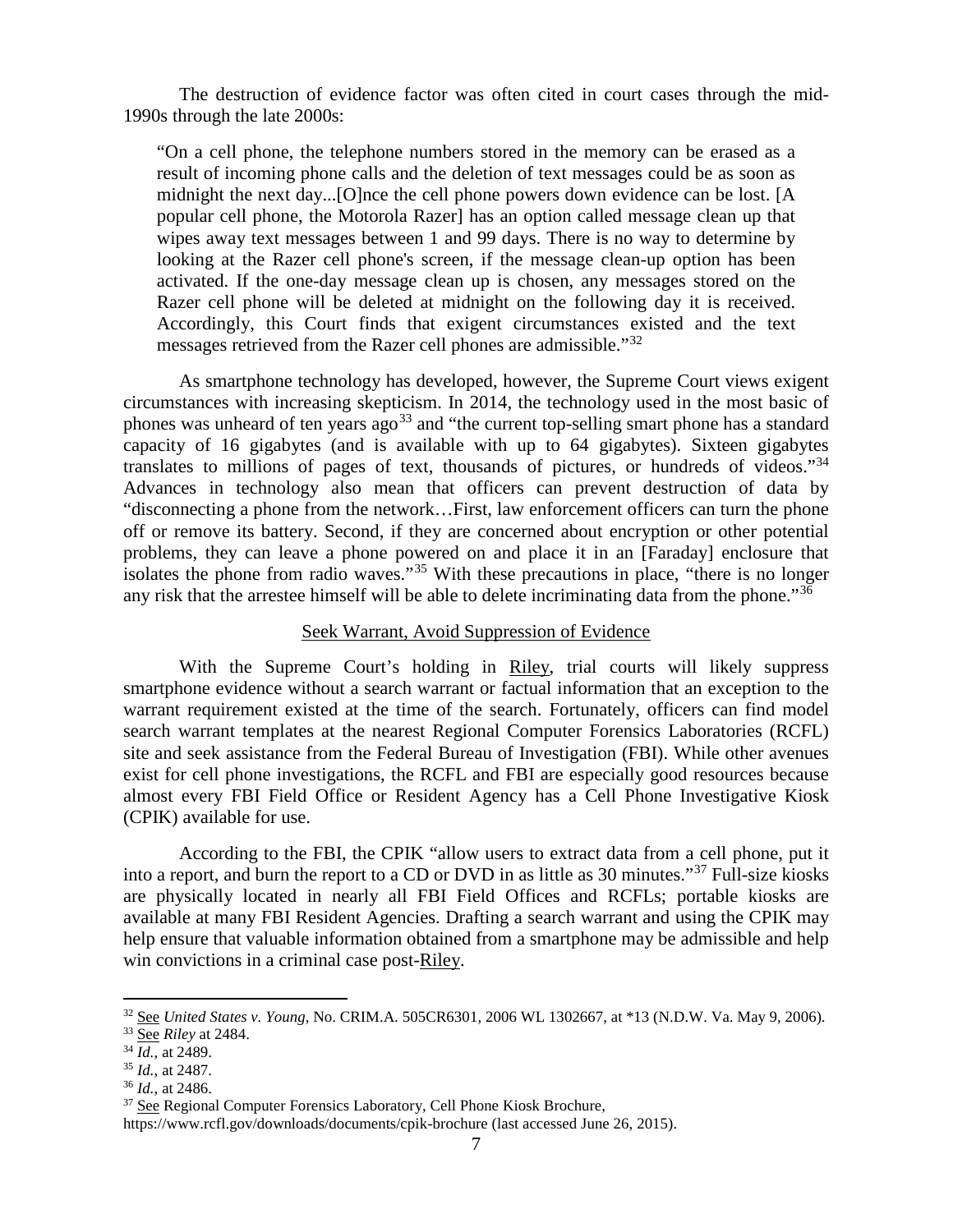# CASE SUMMARIES

# Circuit Courts of Appeal

## <span id="page-7-1"></span><span id="page-7-0"></span>**First Circuit**

## <span id="page-7-2"></span>**United States v. Gamache, 2015 U.S. App. LEXIS 11586 (1st Cir. Me. July 6, 2015)**

A temporary order of protection was issued against Gamache after his former wife alleged he abused her. Among other things, the order required Gamache to surrender any firearms in his possession. When the officers arrived at Gamache's apartment, Gamache answered the door and motioned for the officers to enter. Once inside, one of the officers asked Gamache if he had any firearms in the apartment. Gamache pointed to the living room wall, where two shotguns were clearly visible and prominently displayed. The officers seized the shotguns, one of which had a barrel length of less than 18 inches. The government indicted Gamache for possession of an unregistered sawed-off shotgun.

The court held the officers made a lawful plain view seizure of the sawed-off shotgun from Gamache's apartment. First, the officers were lawfully present, as Gamache voluntarily consented to the officers' entry into his apartment. Second, the sawed-off shotgun was clearly visible from the officers' lawful vantage point. Although the officers did not immediately realize the length of the shotgun's barrel was less than 18 inches, the officers had probable cause to seize it based upon the court order, which prohibited Gamache from possessing any firearms. Finally, once the officers were lawfully inside the apartment, the court order gave the officers lawful access to the clearly visible firearms.

Click **[HERE](http://cases.justia.com/federal/appellate-courts/ca1/14-1546/14-1546-2015-07-06.pdf?ts=1436216405)** for the court's opinion.

\*\*\*\*\*

## <span id="page-7-3"></span>**Second Circuit**

## <span id="page-7-4"></span>**United States v. Singletary, 2015 U.S. App. LEXIS 12083 (2d Cir. N.Y. July 14, 2015)**

Officers saw Singletary walking on the sidewalk holding an object wrapped in a brown paper bag. Although she could not tell what the object was, one of the officers saw it was the size of a beer can. Based on her experience, the officer knew that individuals often concealed open containers of alcohol in brown paper bags because such possession in public was illegal. In addition, the officer saw Singletary was holding the object as if to avoid spilling its contents. When the officers approached Singletary to investigate, he tried to walk away. After one of the officers put his hand on Singletary's shoulder, Singletary pulled away, threw the brown paper bag down, and ran away. Some of the can's contents spilled on one of the officers, who could smell that it was beer. After a brief chase, the officers arrested Singletary and seized a handgun and marijuana from him incident to arrest. The government charged Singletary with drug and weapons charges.

Singletary argued the handgun and drugs seized from him should have been suppressed because the officers did not have reasonable suspicion to stop him.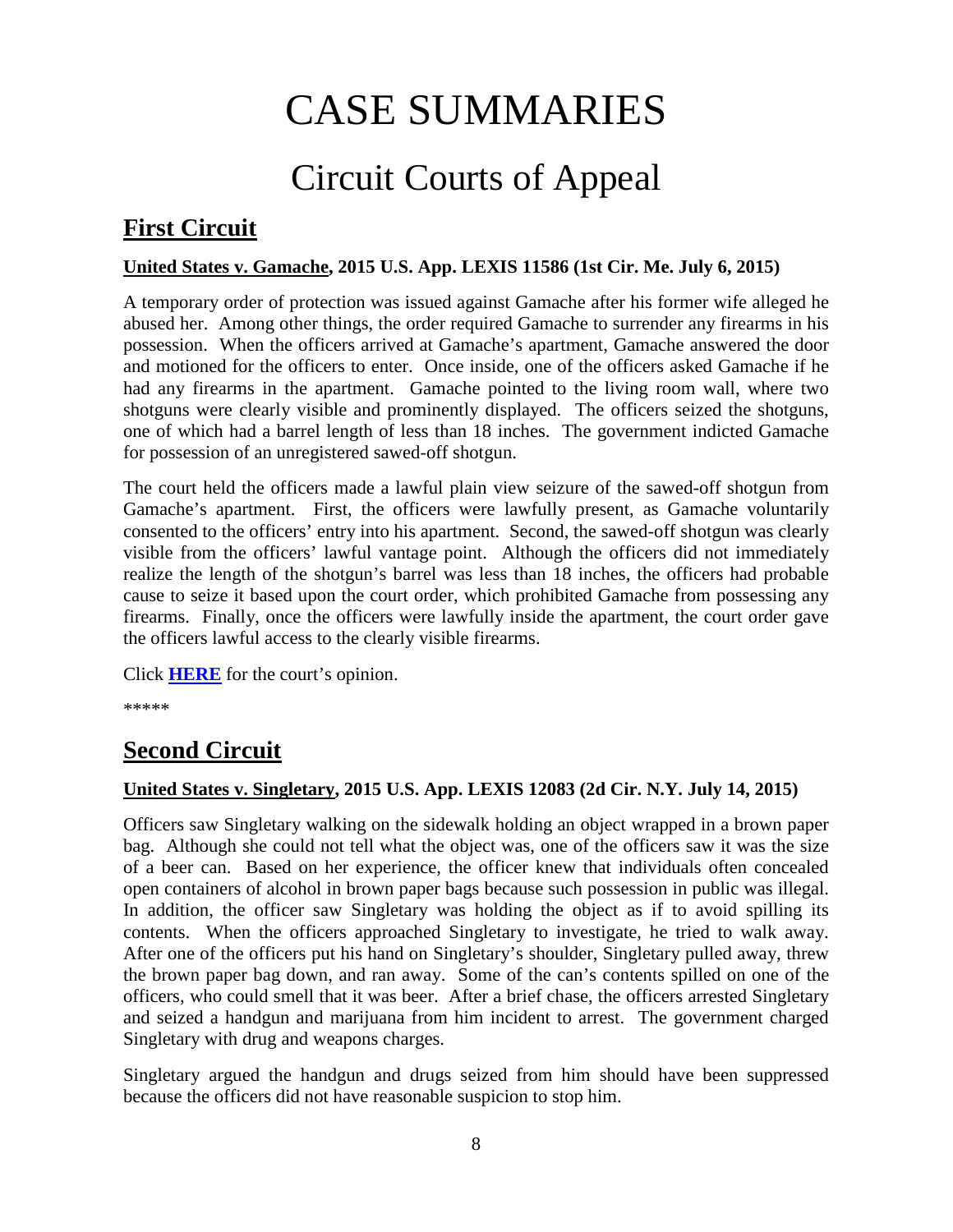The court disagreed. First, the officer saw Singletary carrying an object that appeared to be the size of a beer can. Second, the officer saw Singletary was carrying the suspected beer can inside a brown paper bag. The officer knew from her experience that persons carrying open containers of alcohol in public frequently conceal the containers in brown paper bags. Finally, the officer saw that Singletary was carrying the brown paper bag in a steady manner, so as to avoid spilling its contents. Based on these facts, the court held the officers had reasonable suspicion to conduct a *Terr*y stop to determine if Singletary was violating the open-container law. Consequently, the court concluded Singletary's arrest and the evidence seized incident to arrest was lawful.

Click **[HERE](http://cases.justia.com/federal/appellate-courts/ca2/14-3243/14-3243-2015-07-14.pdf?ts=1436884205)** for the court's opinion.

\*\*\*\*\*

## <span id="page-8-0"></span>**Third Circuit**

## <span id="page-8-1"></span>**United States v. Lowe, 2015 U.S. App. LEXIS 11440 (3d Cir. Pa. July 2, 2015)**

At approximately 4:00 a.m., officers received an anonymous tip reporting a black male, wearing a gray hoodie with a gun in his waistband was talking to a female in front of a house. The officers knew the house was located in a violent, high-crime area, known for drug activity. In addition, earlier that night, the officers knew that a shot had been fired at a house around the corner from the house to which they were responding. Four officers in three marked police cars responded, and as they approached, they saw a man who fit the description from the anonymous tip talking to a woman. The officers saw the man's hands were in the hoodie's pockets, not visible to the officers. However, the officers did not see a gun or anything indicating Lowe had a gun, nor did the officers see or hear any argument or disturbance when they pulled up to the house. The officers, one of whom had his firearm drawn, approached the pair and ordered them to show their hands. After Lowe did not remove his hands from his pockets, the officers frisked Lowe and seized a handgun from his waistband.

The government charged Lowe with being a felon in possession of a firearm.

Lowe argued the handgun should have been suppressed because the officers did not have reasonable suspicion to conduct a *Terr*y stop when they seized him.

The court agreed. First, the court had to determine when the officers seized Lowe. A *Fourth Amendment* seizure occurs when an officer applies physical force to stop a suspect, or when a suspect submits to an officer's show of authority. The court noted that a person who remains stationary can still submit to an officer's show of authority. In such a case, a court must determine whether a reasonable person would have felt free "to decline the interaction" with the law enforcement officer. In this case, three marked police cars nearly simultaneously arrived in front of the house where Lowe was standing. Four uniformed officers, one with his firearm drawn then immediately exited their patrol cars, approached Lowe and the woman, ordering them to show their hands. The court determined it was at this point Lowe was seized for *Fourth Amendment* purposes. Although Lowe remained stationary, the court held a reasonable person in his position would not have felt free to disregard the officers and walk away.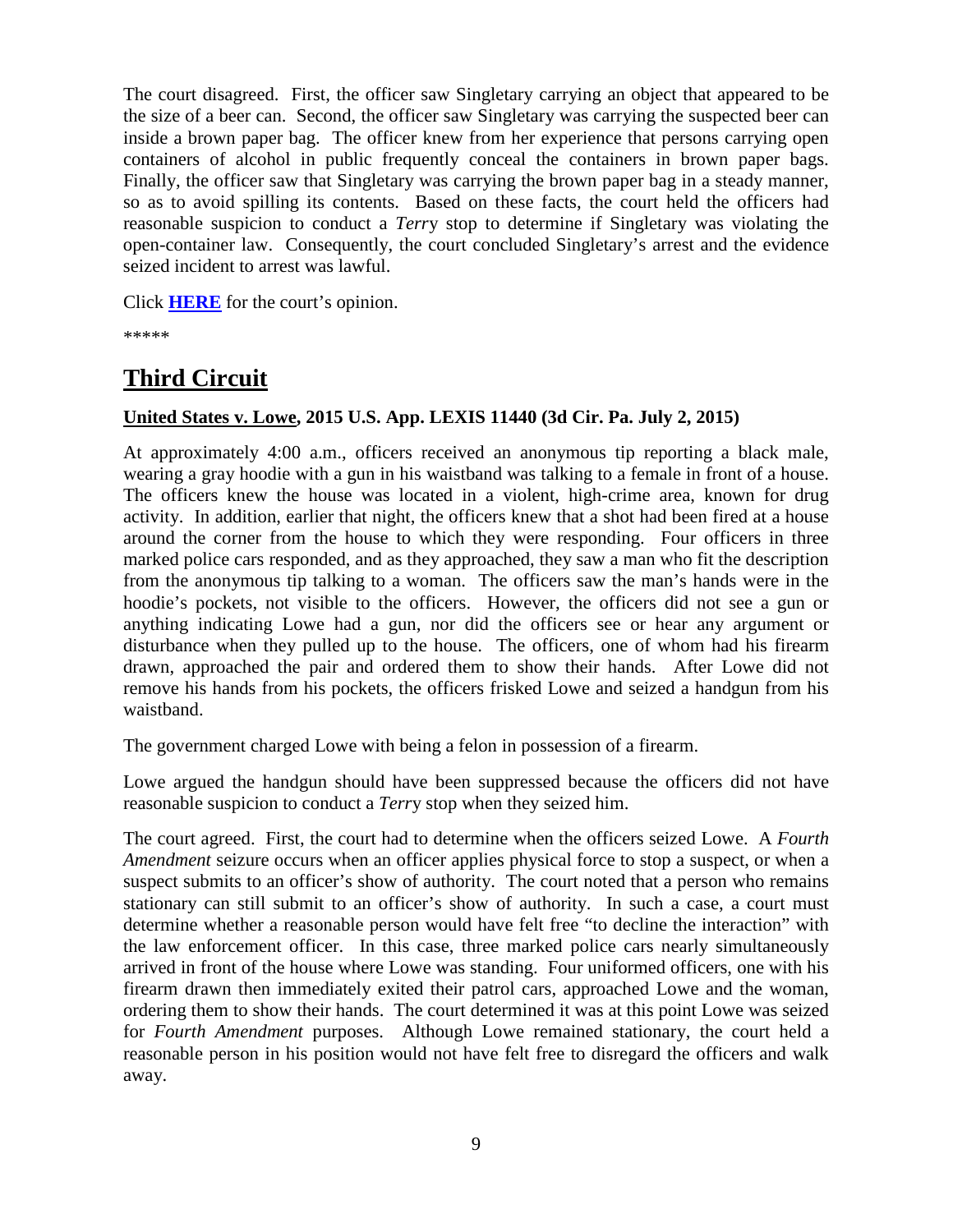Second, after the court determined when the officers seized Lowe, it had to determine if that seizure was supported by reasonable suspicion. Here, the facts known to the officers when they seized Lowe included an anonymous tip that a man matching Lowe's description was in possession of a gun, and the house to which they were responding was located in a high crime area where a shooting had occurred an hour earlier.

The court concluded these facts did not support reasonable suspicion to believe Lowe was involved in criminal activity. While the court realized it is in the interest of public safety to determine whether individuals are armed, in this case, the anonymous tip by itself did not support the *Terry* stop of Lowe. The court noted the officers could have conducted surveillance to observe Lowe's behavior or approached him and asked him questions to corroborate information provided in the anonymous tip. As a result, the court held the evidence seized from Lowe was properly suppressed.

Click **[HERE](http://cases.justia.com/federal/appellate-courts/ca3/14-1108/14-1108-2015-07-02.pdf?ts=1435856405)** for the court's opinion.

\*\*\*\*\*

## <span id="page-9-0"></span>**Sixth Circuit**

## <span id="page-9-1"></span>**United States v. Lee, 2015 U.S. App. LEXIS 12151 (6th Cir. Ohio July 15, 2015)**

Lee was on parole, living in an apartment he shared with his girlfriend. One of the conditions of Lee's parole prohibited him from possessing any firearms. After receiving a tip that Lee had weapons in the apartment, his parole officer went to the apartment to investigate. Lee's girlfriend let the officer into the apartment where he found Lee asleep in the bedroom. The officer woke Lee up and walked him back to the living room where he handcuffed and frisked Lee. After obtaining Lee's consent to search, the officer found a firearm and arrested Lee. The government indicted Lee for being a felon in possession of a firearm.

Lee argued the officer's failure to tell his girlfriend the reason for his visit to the apartment was a misrepresentation that rendered the girlfriend's consent to enter the apartment involuntary.

The court disagreed. The parole officer did not misrepresent any facts to Lee's girlfriend concerning his visit to the apartment. In addition, Lee's girlfriend, as a co-resident, was authorized to consent to the officer's entry into the apartment.

Lee further argued his consent to search the apartment was involuntary because he consented while he was handcuffed.

Again, the court disagreed. The court noted a suspect's consent to search is not automatically considered "involuntary" because the suspect is handcuffed when he gives consent. Here, there was no evidence the officer coerced Lee to obtain his consent, and the duration of Lee's detention and questioning was reasonable.

Click **[HERE](http://cases.justia.com/federal/appellate-courts/ca6/14-3929/14-3929-2015-07-15.pdf?ts=1436970665)** for the court's opinion.

\*\*\*\*\*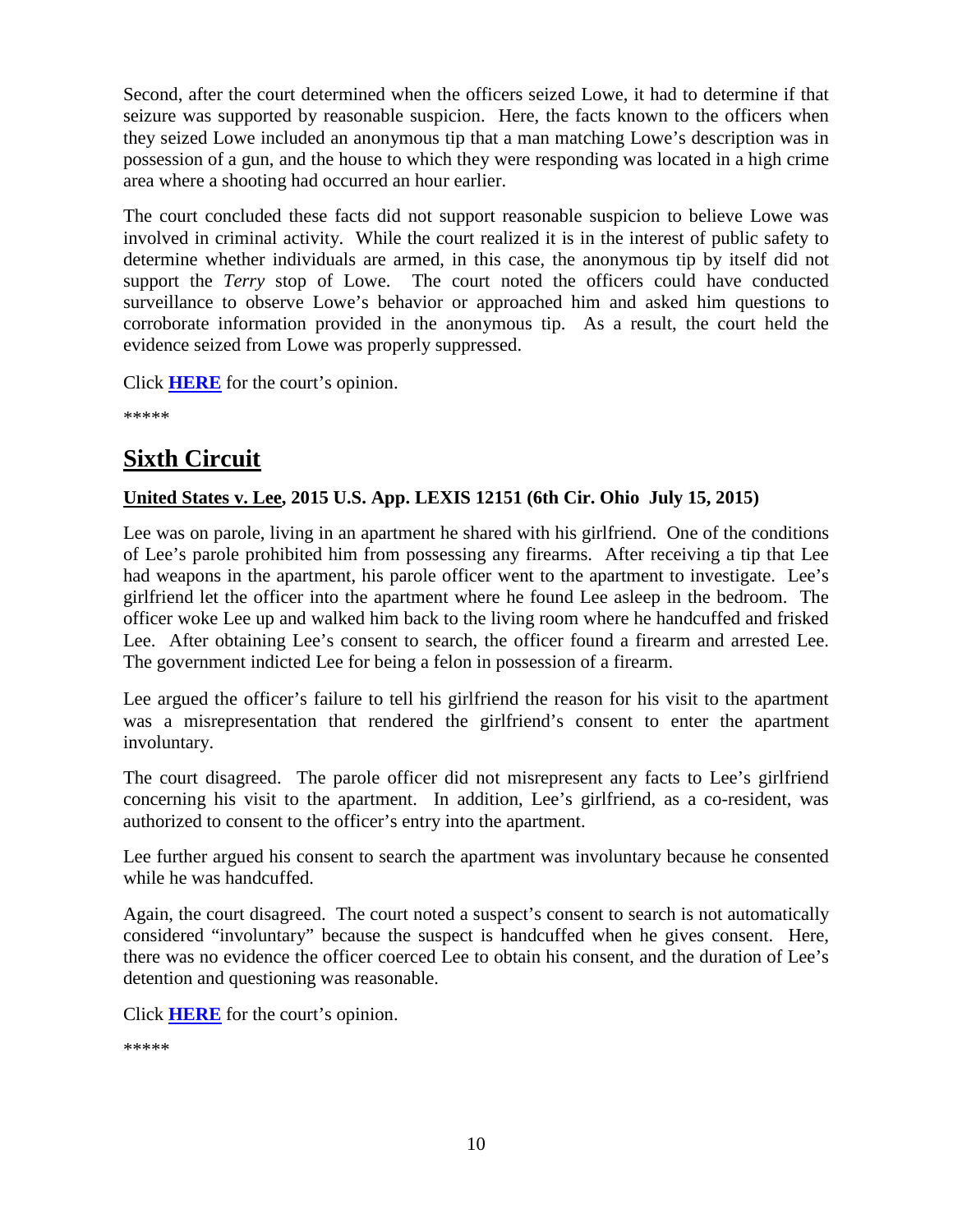#### <span id="page-10-0"></span>**Gradisher v. City of Akron, 2015 U.S. App. LEXIS 12814 (6th Cir. Ohio July 24, 2015)**

Gradisher, a white male, called 911 from his house and reported that a black male at a bar where he had been drinking had a handgun. Gradisher refused to give the 911 operator his name and hung up abruptly. When the 911 operator called back, Gradisher, who was obviously intoxicated, was verbally abusive to the operator. As a result, officers were dispatched to the bar to investigate the man with the gun as well as to the house traced to Gradisher by the 911 call.

At the bar, officers were told a white male and a black male had an argument and the white male claimed to have a gun in his van. As a result, the officers responding to Gradisher's house believed he might be armed with a handgun. Once at Gradisher's house, officers knocked on the front door and announced themselves. After the officers heard someone inside lock the deadbolt, they went to the back door. The officers saw a man exit the back door, but when they identified themselves, the man retreated into the house and slammed the door. The officers entered the house and eventually located Gradisher in the basement. Officer Craft deployed his taser against Gradisher after Craft claimed Gradisher refused to comply with his commands to show his hands. Gradisher claimed Officer Craft deployed his taser against him after he raised his hands in compliance with Craft's commands.

Gradisher sued the officers for violating his *Fourth Amendment* rights for entering his house without a warrant as well as Officer Craft for using excessive force for tasing him.

Without deciding whether the officers unlawfully entered Gradisher's house, the court held the officers did not violate any of Gradisher's clearly established rights by entering his house without a warrant. First, the officers knew someone inside the house had placed several drunken and abusive calls to the 911 operator concerning a person at a bar who was in possession of a gun. Second, their investigation uncovered conflicting information as to who might have possessed a gun at the bar. Finally, Gradisher's erratic conduct at his house gave the officers reason to believe someone inside the house could be in danger. Because the court could not find any law that would have put the officers on notice their decision to enter Gradisher's house was unlawful, the court held they were entitled to qualified immunity.

However, the court held Officer Craft was not entitled to qualified immunity for deploying his taser against Gradisher. Gradisher and Officer Craft disputed whether Gradisher was resisting or refusing to be handcuffed when Craft tased him. Consequently, when there is a dispute concerning the facts in a case, the court stated the jury, not the judge must determine which party to believe.

Click **[HER](http://cases.justia.com/federal/appellate-courts/ca6/14-3973/14-3973-2015-07-24.pdf?ts=1437762773)**E for the court's opinion.

\*\*\*\*\*

#### <span id="page-10-1"></span>**United States v. Bah, 2015 U.S. App. LEXIS 12817 (6th Cir. Tenn. July 24, 2015)**

A police officer stopped a car for speeding. The officer discovered Bah driving and Harvey in the front passenger seat. Bah gave the officer his license and documentation on the car, which was a rental vehicle. While performing records checks, the officer saw Harvey "fumbling around" the passenger's side compartment as if he was trying to either conceal something or retrieve something. After the officer discovered Bah's license was suspended, he arrested Bah. Because Bah was the only driver listed on the rental agreement, the officer decided to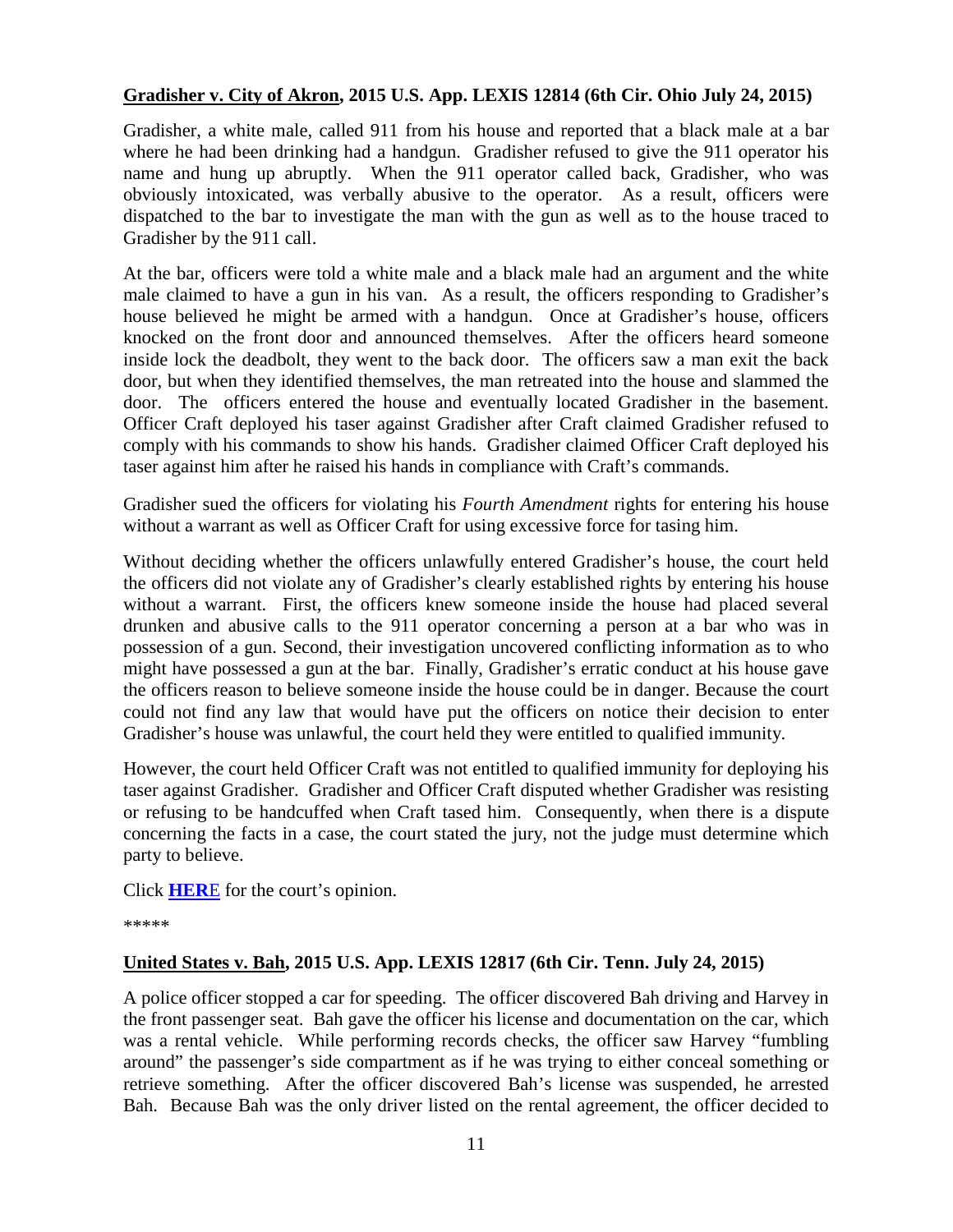tow the vehicle. The officer directed Harvey to exit the vehicle and frisked him for weapons. The officer then conducted an inventory search of the vehicle and found a damaged Blackberry cell phone, three other cell phones, and sixty-eight prepaid gift, credit and debit cards in the trunk in a plastic bag. In addition, the officer found four similar cards in the glove box, which was the same area where the officer saw Harvey "fumbling around." After finding the cards, the officer detained Harvey to investigate further and transported him to the police station in the back seat of his patrol car. At the station, the officer found more cards in both Bah's and Harvey's wallets as well as several cards in the back seat of the patrol car in which Harvey had been transported.

At the police station, an investigator searched the Blackberry cell phone without a warrant and found photographs that depicted a large amount of cash, marijuana, and a magnetic card reader or skimmer. In addition, without obtaining a warrant, the officer used a skimmer to read the information encoded on the magnetic strips of all of the seized cards. As a result, the officer discovered the magnetic strips on the vast majority of the cards had been re-encoded so the financial information they contained did not match the information printed on the front and backs of the cards. The officer also discovered the re-encoded account numbers had been either stolen or compromised, and a number of the associated accounts had already incurred fraudulent charges. The officer then arrested Harvey.

Based on this information, an investigator obtained a warrant to search the three cell phones that had not been searched and discovered evidence on them. However, in drafting the affidavit to support the warrant, the officer did not refer to any of the evidence discovered in the warrantless search of the Blackberry cell phone.

The government indicted Bah and Harvey for producing, using and trafficking in counterfeit access devices.

First, Harvey claimed the evidence seized from the vehicle should have been suppressed, arguing the officer did not conduct a valid inventory search.

The court noted that passengers with no possessory interest in a rental vehicle do not have standing to object to searches of the vehicle. As a result, because Bah was the only authorized driver of the rental car, the court held Harvey did not have standing to object to the inventory search.

Second, Harvey argued his detention, after Bah's arrest, was unreasonable. Although Harvey did not have standing to object to the inventory search of the vehicle, he did have standing to object to his seizure after Bah's arrest. As a result, Harvey argued the cards found in his wallet and in the back seat of the patrol car should have been suppressed.

The court disagreed. First, after arresting Bah, the officer lawfully ordered Harvey out of the car so he could conduct the inventory search. Second, the officer lawfully frisked Harvey after he exited the car because his "fumbling around" at the beginning of the stop provided the officer reasonable suspicion Harvey could be armed or trying to hide a weapon in the vehicle. Finally, once the officer discovered the cards in the glove box and trunk, he had probable cause to arrest Harvey on suspicion of identity theft.

Third, Bah and Harvey argued the warrantless examination of the magnetic strips on the cards constituted an unlawful *Fourth Amendment* search.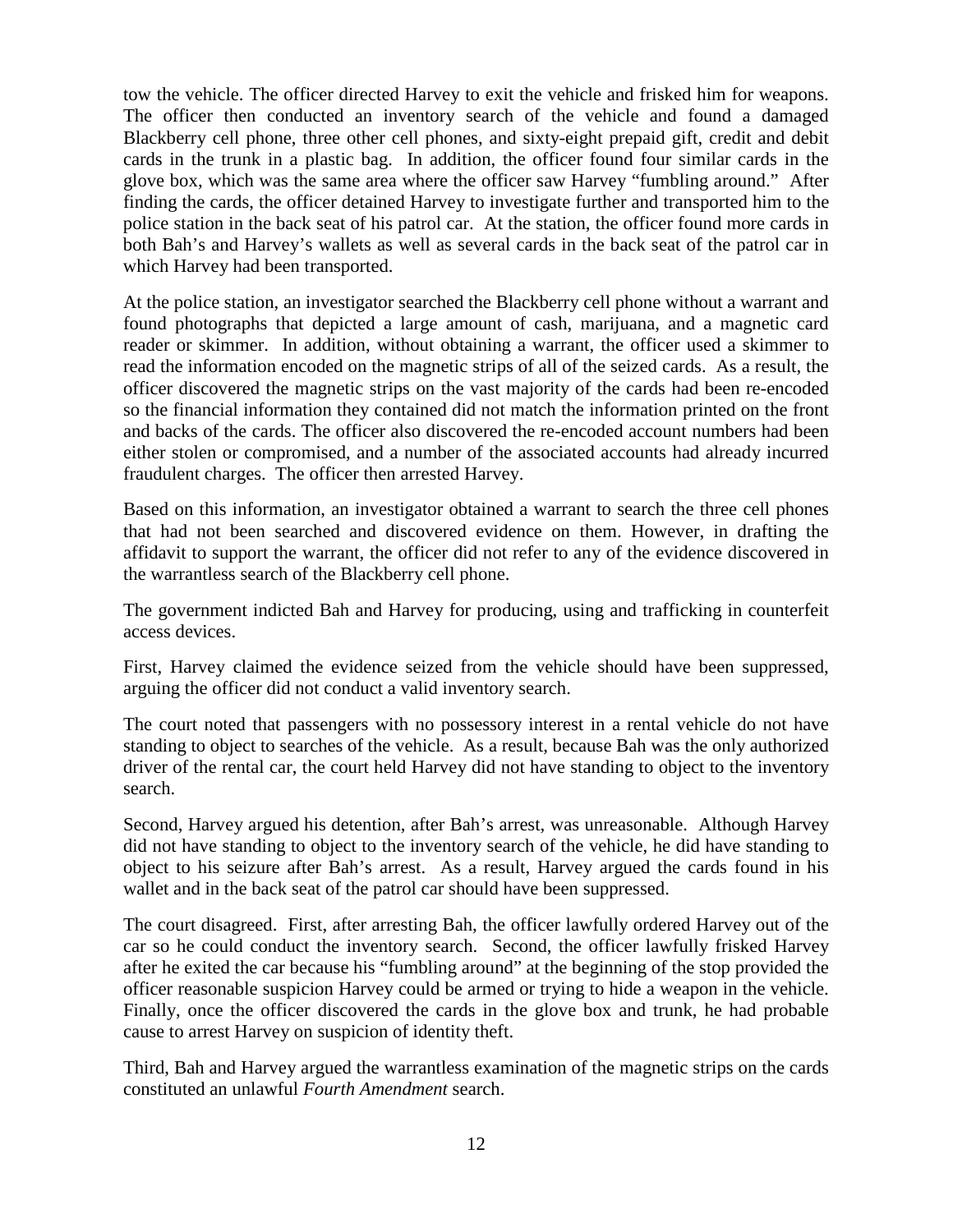The court disagreed, holding the warrantless scans of the magnetic strips on the credit, debit, and gift cards did not constitute a search under the *Fourth Amendment*. First, when law enforcement officers lawfully possess credit, debit or gift cards, scanning the cards to read the virtual data contained on the magnetic strips does not involve a physical intrusion or trespass of a constitutionally space, as outlined in *[U.S. v. Jones](https://supreme.justia.com/cases/federal/us/565/10-1259/case.pdf)*.

Second, the court held neither Bah nor Harvey had a reasonable expectation of privacy in the magnetic strips, as the information on the strips, for the most part, is the same as the information provided on the front and back of a physical credit, debit or gift card. In addition, the magnetic strips are routinely read by third parties at gas stations, restaurants and grocery stores to facilitate financial transactions. While Bah and Harvey might subjectively expect privacy in the information contained in the magnetic strips, the court found that such an expectation of privacy is not one that society is prepared to consider reasonable.

Finally, Bah and Harvey argued the evidence discovered on the three cell phones should have been suppressed because the search warrant was tainted by the warrantless search of the Blackberry cell phone.

Again, the court disagreed. Although the government agreed the warrantless search of the Blackberry cell phone was unconstitutional, the investigator did not include any evidence discovered on the Blackberry when he drafted the affidavit in support of the warrant to search the other three cell phones. Consequently, the unlawful search of the Blackberry did not taint the subsequent search of the other cell phones.

Click **[HERE](http://cases.justia.com/federal/appellate-courts/ca6/14-5178/14-5178-2015-07-24.pdf?ts=1437762776)** for the court's opinion.

\*\*\*\*\*

## <span id="page-12-0"></span>**Seventh Circuit**

## <span id="page-12-1"></span>**United States v. Harris, 2015 U.S. App. LEXIS 11315 (7th Cir. Ind. July 1, 2015)**

Watkins went inside a bank to obtain a cash advance while Harris waited outside in his truck. The credit card Watkins used had been issued on the account of another person. A bank employee called officers after becoming suspicious of the transaction. Officers responded and arrested Watkins. When the officers searched Watkins, they found another credit card issued in someone else's name as well as a slip of paper containing personally identifiable information (PII) belonging to a different person. After the officers placed Watkins in a patrol car, she asked them to retrieve her personal belongings from Harris' truck. The officers seized a backpack, a notebook and a wallet from Harris' truck. The notebook contained PII belonging to fourteen people.

The government indicted Harris for conspiracy to commit identity theft and credit card fraud.

Harris filed a motion to suppress the notebook seized from his truck, arguing its removal from his truck violated the *Fourth Amendment*.

The court disagreed, holding the officers lawfully searched Harris' truck under the automobile exception to the *Fourth Amendment's* warrant requirement. Under the automobile exception, where there is probable cause to believe a vehicle contains contraband or evidence of a crime, officers may conduct a warrantless search of the vehicle. In this case, the court held the officers established probable cause Harris' truck contained evidence of identity theft. First,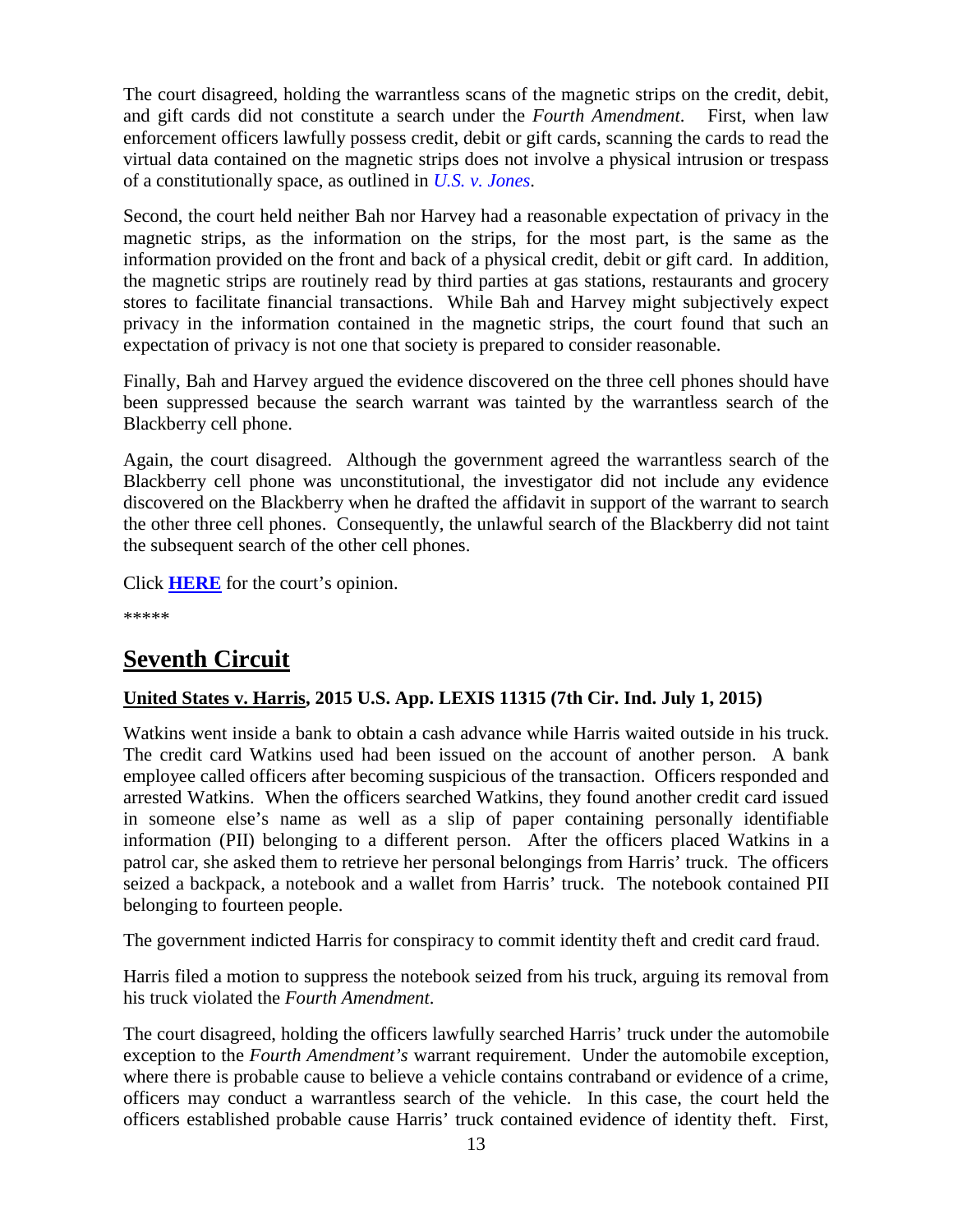officers had just arrested Watkins and seized from her two credit cards not issued in her name as well as a slip of paper that contained the PII of another person. Second, Watkins arrived at the bank, to commit fraud with those credit cards, in Harris' truck. Consequently, the court concluded it was reasonable for the officers to believe there would be further evidence of the identity fraud located in Harris' truck.

Click **[HERE](http://cases.justia.com/federal/appellate-courts/ca7/14-1846/14-1846-2015-07-01.pdf?ts=1435771884)** for the court's opinion.

\*\*\*\*\*

## <span id="page-13-0"></span>**United States v. Leo, 2015 U.S. App. LEXIS 11457 (7th Cir. Wis. July 2, 2015)**

Two police officers stopped and handcuffed Leo and Aranda after they developed reasonable suspicion the men had just attempted a burglary, and that one of the men had a gun. One of the officers frisked Aranda, but found nothing. The other officer frisked Leo, but did not find a gun. The officer then opened and emptied Leo's backpack, which the officer had taken from Leo and placed on the ground. Inside Leo's backpack the officer found, among other things, a loaded revolver. The officers later discovered Leo had a felony conviction and arrested him for being a felon in possession of a firearm.

The sole issue on appeal was whether the officers lawfully searched Leo's backpack for weapons.

Leo conceded that under *Terr*y, the officers lawfully could have patted down the backpack to search for weapons. However, Leo argued the officers' safety concerns did not justify opening and emptying the backpack because Leo was handcuffed and the backpack was out of his reach when the officers searched it.

The court agreed with Leo, holding the warrantless search of his backpack exceeded the scope of a *Terry* frisk. The court recognized a lawful *Terry* frisk of a person may include a patdown of the suspect's effects, including a bag. The court further noted the reasonableness of such a search is evaluated on the basis of the facts as they existed at the time of the search. Here, the court found at the time of the search, Leo's hands were cuffed behind his back, the officers already had frisked Leo and Aranda and found no weapons, and the officer was in control of the backpack. Consequently, the court held that when the officer unzipped and emptied the backpack, it was inconceivable that either Leo or Aranda would have been able to lunge for the bag, unzip it, and obtain the gun inside.

Click **[HERE](http://cases.justia.com/federal/appellate-courts/ca7/14-2262/14-2262-2015-07-02.pdf?ts=1435860047)** for the court's opinion.

\*\*\*\*\*

## <span id="page-13-1"></span>**United States v. Smith, 2015 U.S. App. LEXIS 12485 (7th Cir. Wis. July 20, 2015)**

Two uniformed officers were on bicycle patrol at 10:00 p.m. when they heard gunshots fired north of their location. The officers rode toward the area where they thought the shots originated, and saw Smith crossing the street. Smith had just left an alley on the east side of the street, and was preparing to enter an alley on the west side of the street. Smith was not running or engaging in any other suspicious behavior, nor was he coming from the direction where the shots were reportedly fired. The officers rode ahead of Smith into the alley, then made a U-turn to face Smith. The officers stopped approximately five feet in front of Smith, positioning their bicycles at 45-degree angles to face him. Neither officer identified himself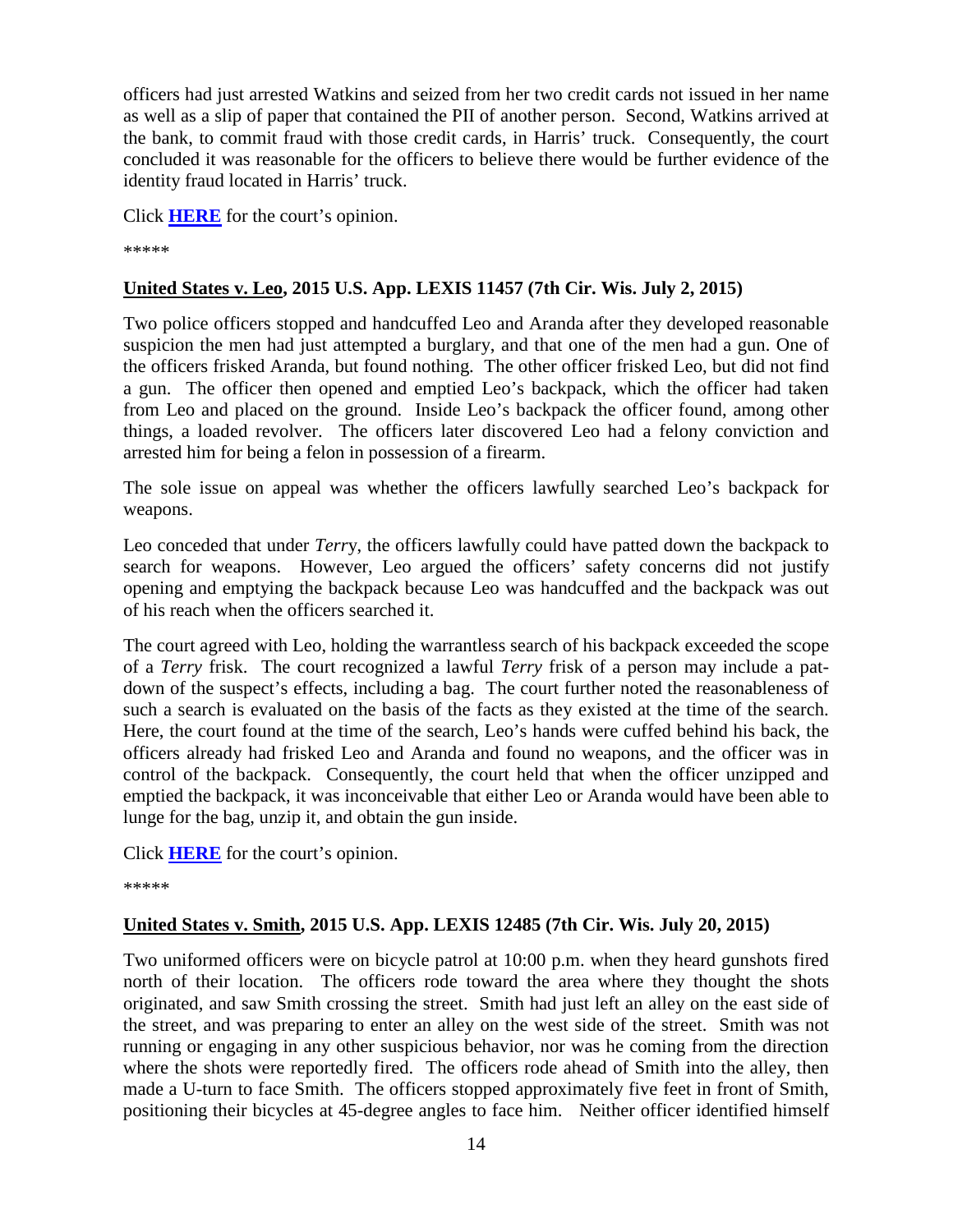as an officer or asked Smith for identification. Instead, one of the officers got off his bicycle, approached Smith with his hand on his gun and asked Smith if he had any guns, knives, weapons or anything illegal on him. Smith told the officer he had a gun, but that he did not have a concealed weapon permit. The officers handcuffed Smith, seized a handgun from his pocket and arrested him. The government indicted Smith for being a felon in possession of a firearm.

Smith filed a motion to suppress the handgun, arguing the officers violated the *Fourth Amendment* because they did not have reasonable suspicion to stop him in the alley.

The district court held the officers did not seize Smith for *Fourth Amendment* purposes when they confronted him in the alley; therefore, the handgun discovered on Smith was not subject to the exclusionary rule. Smith appealed.

The Seventh Circuit Court of Appeals reversed the district court. The court recognized that a *Fourth Amendment* seizure does not occur when an officer approaches an individual and asks him questions. Instead, the test to determine if an individual has been seized is whether taking into account all of the circumstances surrounding the encounter, the police conduct would have communicated to a reasonable person that he was not free to ignore the police presence and go about his business.

In this case, two police officers waited for Smith to enter the alley, rode past him and then made a U-turn to face him. When they were five-feet from Smith, the officers stopped and positioned their bicycles at an angle obstructing his intended path. One of the officers approached Smith with his hand on his gun and neither officer identified himself. Instead of asking Smith whether he had heard any gunshots, the officer asked Smith in an accusatory manner if he had any weapons on his person. Given these facts, the court concluded a reasonable person in Smith's situation would not have felt free to ignore the police presence and go about his business. As a result, the court held that Smith was seized for *Fourth Amendment* purposes when the officers encountered him in the alley.

Because the government conceded at oral argument that the officers did not have reasonable suspicion to detain Smith, the court held the handgun recovered from Smith should have been suppressed.

Click **[HERE](http://cases.justia.com/federal/appellate-courts/ca7/14-2982/14-2982-2015-07-20.pdf?ts=1437413493)** for the court's opinion.

\*\*\*\*\*

## <span id="page-14-0"></span>**United States v. Bentley, 2015 U.S. App. LEXIS 13066 (7th Cir. Ill. July 28, 2015)**

An officer conducted a traffic stop after he saw the car Bentley was driving crossed the fog line in violation of Illinois law. During the stop, another officer brought his drug-detection dog, Lex, to the scene. After Lex alerted to the presence of drugs in the car, the officers searched it and found nearly fifteen kilograms of cocaine in a hidden compartment. The government charged Bentley with possession with intent to distribute cocaine.

Bentley argued the drugs discovered in the car should have been suppressed because the officer did not have reasonable suspicion to support the initial stop. Alternatively, Bentley argued that Lex's alert was not sufficiently reliable to support probable cause to justify the warrantless search of the car.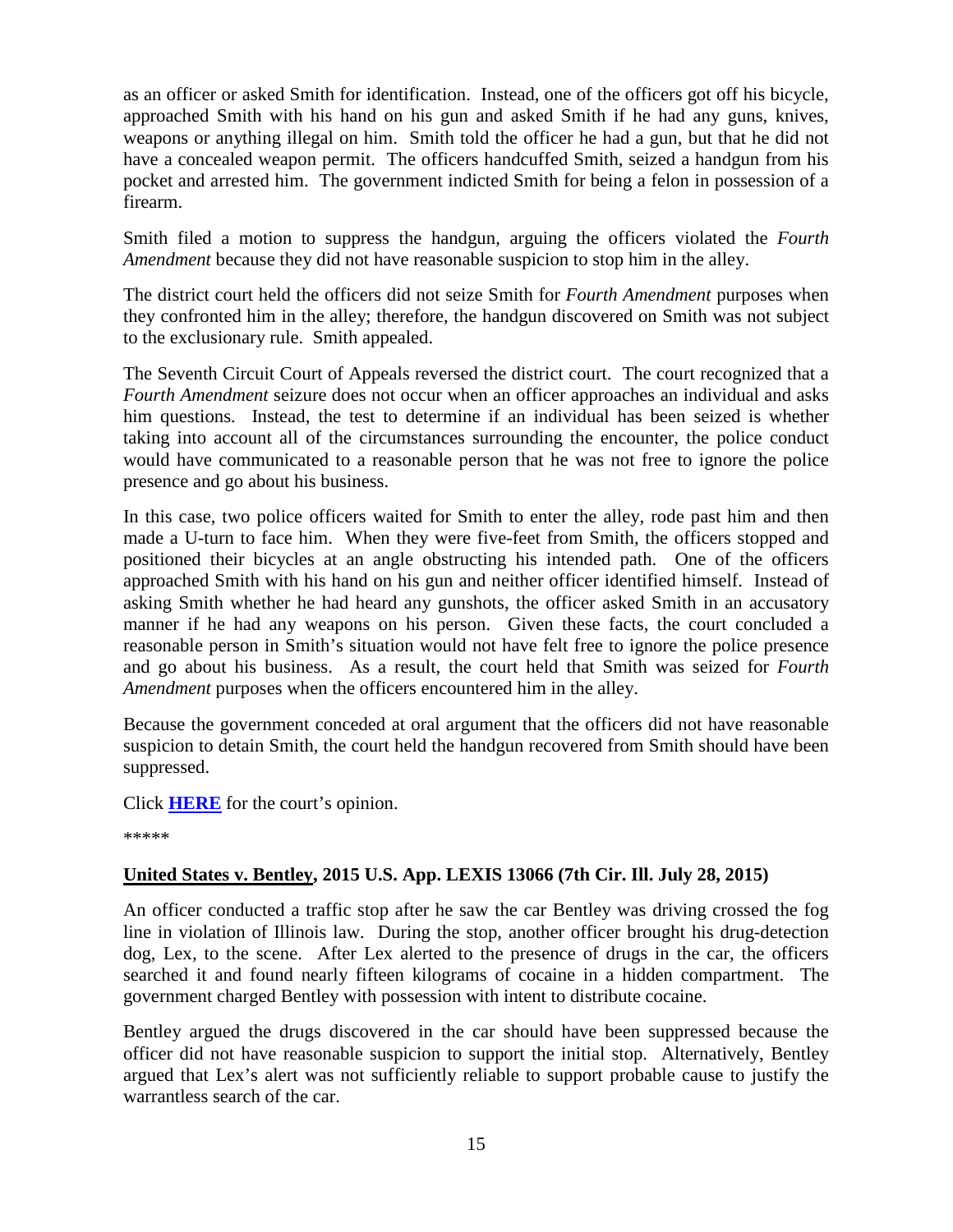The court disagreed. First, the officer's testimony was supported by video from his patrol car that clearly showed Bentley's car cross the fog line, a violation of Illinois law. As a result, the court held this evidence provided the officer with probable cause for the traffic stop. Second, the court held the district court properly held the totality of the circumstances established Lex's alert was reliable enough to support probable cause to search Bentley's car. Although Lex only had a 59.5% field accuracy rate, the government introduced other evidence, to include, Lex's success rate in controlled settings, testimony from Lex's handler, as well as testimony from the founder of the training institute Lex attended, all of which Bentley's attorney was allowed to challenge on cross-examination. In addition, Bentley's attorney was allowed to introduce evidence from his own expert witness. The district judge then weighed all the evidence and credited the government's experts over Bentley's, concluding Lex's alert was reliable enough to support probable cause.

Click **[HERE](http://cases.justia.com/federal/appellate-courts/ca7/13-2995/13-2995-2015-07-28.pdf?ts=1438102883)** for the court's opinion.

\*\*\*\*\*

## <span id="page-15-0"></span>**Eighth Circuit**

## <span id="page-15-1"></span>**Robinson v. Payton, 2015 U.S. App. LEXIS 11049 (8th Cir. Ark. June 29, 2015)**

Officer Payton detained Robinson and his mother, Eva, in the back of his patrol car during a *Terry* stop. When Officer Payton directed them to get out of the car, Eva complied, but Robinson refused. After Robinson's refusal, Officer Payton tased Robinson in drive-stun mode and a struggle between the two men ensued. In the meantime, Trooper Condley was attempting to control Eva, who was standing on the other side of the patrol car. Eva, who thought Officer Payton was shooting Robinson with a handgun, broke away from Trooper Condley and ran toward Robinson and Officer Payton. Trooper Condley grabbed Eva and maintained control over her while Officer Payton eventually subdued Robinson by tasing him several more times. During this time, Eva was screaming for her husband and she told Trooper Condley that she would give her life for her son.

Robinson filed a lawsuit in which he alleged Trooper Condley violated his *Fourth Amendment* rights by failing to intervene while the other officer used excessive force against him.

The court held Trooper Condley was entitled to qualified immunity. A police officer may be liable if he does not intervene to prevent the excessive use of force by another officer against a suspect. However, the officer must observe excessive force being used and have the opportunity and the means to prevent harm to the suspect. Here, the court concluded Trooper Condley's duty to intervene was not clearly established. Specifically, the court found a reasonable police officer in Trooper Condley's position would not know that restraining a hysterical individual and then deciding to leave her unattended to intervene violated clearly established law. First, Eva became hysterical after she thought the officer had shot Robinson with his gun. Second, Eva broke away from Trooper Condley and attempted to join the altercation between Officer Payton and Robinson. Finally, Eva continued to scream for her husband and she told Trooper Condley that she was willing to give her life to protect Robinson. If Trooper Condley had left Eva, she would have likely joined the altercation, possibly causing harm to herself and others.

Click **[HERE](http://cases.justia.com/federal/appellate-courts/ca8/14-1962/14-1962-2015-06-29.pdf?ts=1435590094)** for the court's opinion.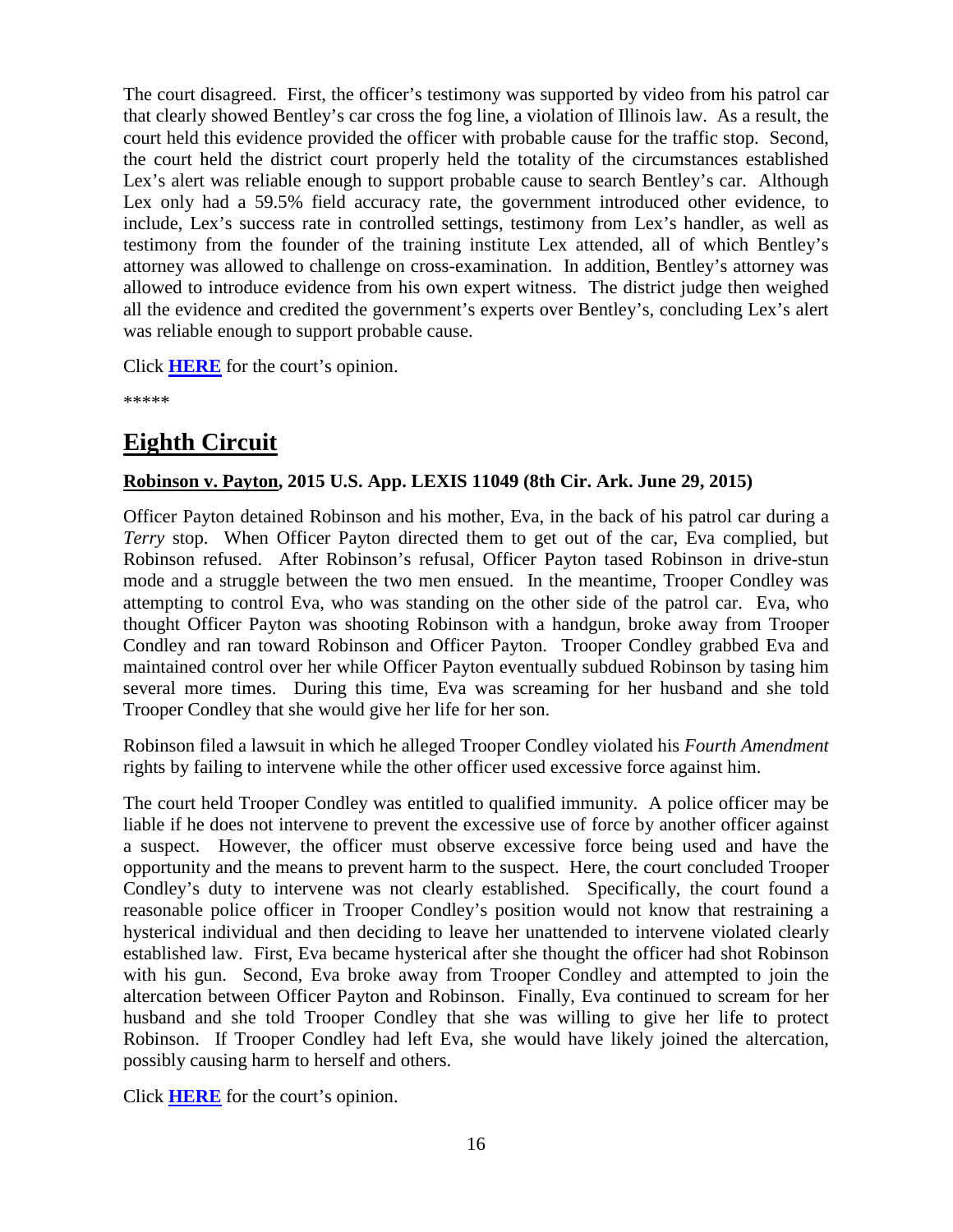## <span id="page-16-0"></span>**Tenth Circuit**

#### <span id="page-16-1"></span>**United States v. Snyder, 2015 U.S. App. LEXIS 12510 (10th Cir. Okla. July 20, 2015)**

An officer stopped Snyder for a traffic violation. While standing outside Snyder's car, the officer smelled burnt marijuana emanating from inside the car. The officer searched the car and while he did not find any marijuana, he found a firearm under the driver's seat. The officer arrested Snyder for being a felon in possession of a firearm.

Snyder filed a motion to suppress the firearm, arguing the officer's warrantless search of his car violated the *Fourth Amendment*.

The court disagreed. When an officer establishes probable cause a car contains contraband, the *Fourth Amendment* does not require him to obtain a warrant before searching the car and seizing the contraband. In addition, Tenth Circuit case law provides, "the smell of burnt marijuana alone establishes probable cause to search a vehicle for the illegal substance." Consequently, once the officer smelled the odor of burnt marijuana emanating from Snyder's car, he was entitled to conduct a warrantless search of the car in an attempt to locate marijuana.

Click **[HERE](http://cases.justia.com/federal/appellate-courts/ca10/14-6023/14-6023-2015-07-20.pdf?ts=1437408058)** for the court's opinion.

\*\*\*\*\*

#### <span id="page-16-2"></span>**United States v. Moore, 2015 U.S. App. LEXIS 13320 (10th Cir. Okla. July 30, 2015)**

An Oklahoma Highway Patrol Trooper stopped Moore for speeding. While talking with Moore, the trooper noticed Moore seemed extremely nervous, as his hands were shaking when he gave the trooper his driver's license, he rarely made eye contact, he kept fidgeting, and he immediately asked the trooper if he could smoke a cigarette. When the trooper asked Moore why the car he was driving was registered to both Moore and a female with a different last name, Moore told the trooper he had known the female for several years and that his name had been added to the registration a week earlier. Throughout this conversation, the trooper noticed Moore still seemed to be nervous, even after the trooper told Moore he was only going to issue him a warning ticket. The trooper completed the warning ticket, returned all of Moore's documents, and told Moore to have a good day.

The trooper then asked Moore if he could speak to him for a little while longer. After Moore agreed, the trooper asked Moore if he had ever been in any trouble before. Moore told the trooper he had, but that he did not wish to talk about it. When the trooper asked Moore if he had anything illegal in his car, such as weapons or drugs, Moore said no. Finally, when the officer asked Moore for consent to search his car, Moore refused. The trooper then told Moore he was going to detain him to conduct a dog sniff of his car.

A few minutes later, another trooper arrived with his certified narcotics-detection dog, Jester. While the trooper and Jester were walking around the rear of Moore's car, Jester alerted by snapping his head around and returning to the front of Moore's car where he jumped through the driver's side window, which Moore had left open. The trooper saw Jester had his nose on the center console and that he was wagging his tail. The troopers searched Moore's car but